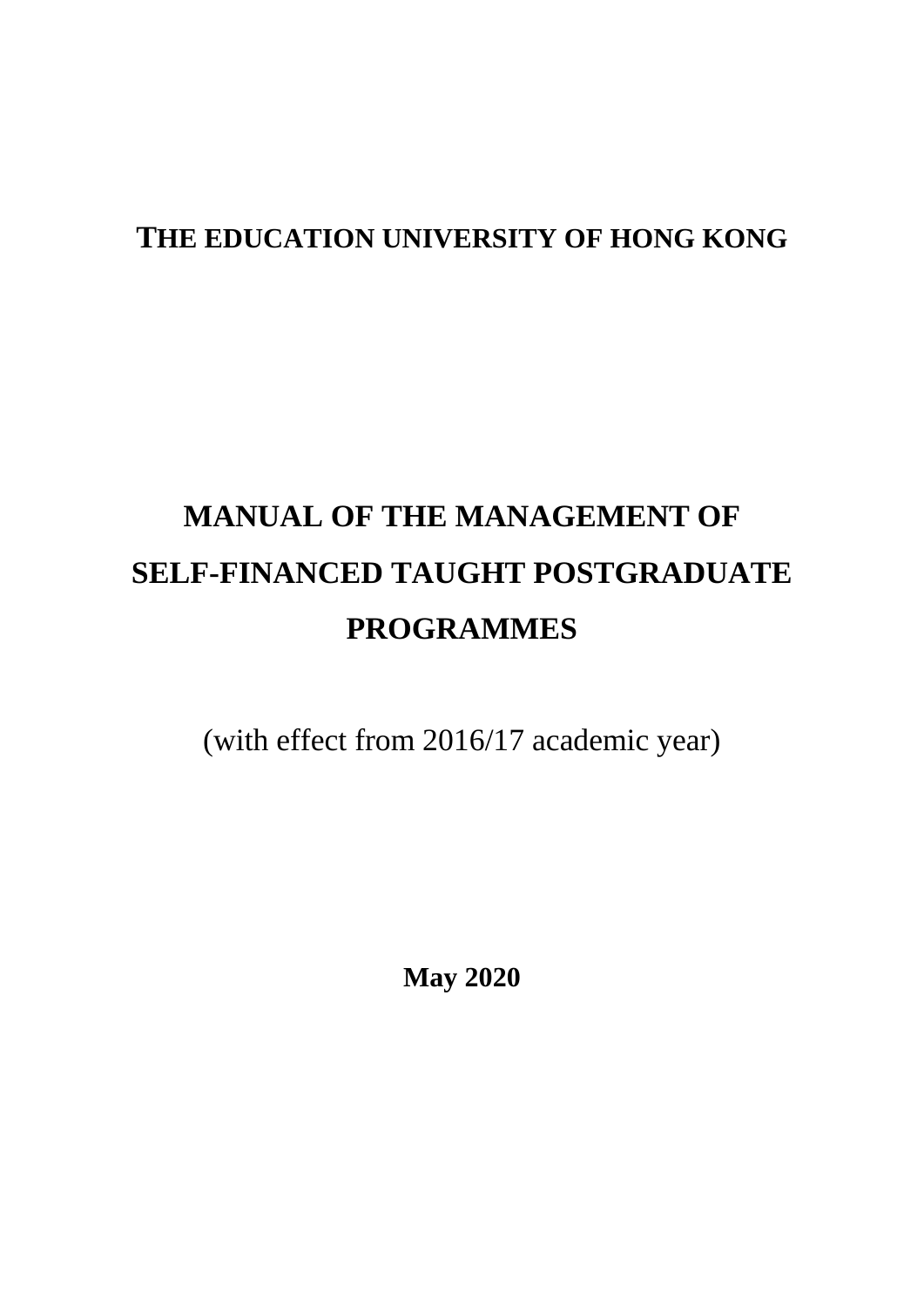# **Glossary**

| <b>Abbreviation</b> | <b>Description</b>                                                            |
|---------------------|-------------------------------------------------------------------------------|
| AA                  | <b>Academic Advising</b>                                                      |
| AB                  | Academic Board                                                                |
| <b>ARTS</b>         | <b>Assessment Records and Tracking System</b>                                 |
| <b>BGS</b>          | <b>Board of Graduate Studies</b>                                              |
| <b>CLE</b>          | Centre for Language in Education                                              |
| <b>BoE</b>          | <b>Board of Examiners</b>                                                     |
| <b>CMI</b>          | Chinese as a Medium of Instruction                                            |
| <b>DAP</b>          | <b>Departmental Assessment Panel</b>                                          |
| <b>DLTCs</b>        | Departmental Learning and Teaching Committees                                 |
| EdD                 | Doctor of Education                                                           |
| <b>EdUHK</b>        | The Education University of Hong Kong                                         |
| EE                  | <b>External Examiner</b>                                                      |
| EMI                 | English as a Medium of Instruction                                            |
| <b>FBs</b>          | <b>Faculty Boards</b>                                                         |
| <b>FLTCs</b>        | Faculty Learning and Teaching Committees                                      |
| <b>HKCAAVQ</b>      | Hong Kong Council for Accreditation of Academic and Vocational Qualifications |
| HoD                 | Head of Department                                                            |
| <b>ICT</b>          | <b>Information and Communication Technology</b>                               |
| <b>IPP</b>          | <b>Initial Planning Proposal</b>                                              |
| <b>IRG</b>          | <b>Institutional Research on Graduates</b>                                    |
| <b>LTQC</b>         | Learning and Teaching Quality Committee                                       |
| <b>LTTC</b>         | Centre for Learning, Teaching and Technology                                  |
| <b>MEd</b>          | <b>Master of Education</b>                                                    |
| <b>OCIO</b>         | Office of the Chief Information Officer                                       |
| PC                  | Programme Committee                                                           |
| <b>PDC</b>          | <b>Programme Development Committee</b>                                        |
| <b>PDFs</b>         | <b>Postdoctoral Fellows</b>                                                   |
| PG                  | Postgraduate                                                                  |
| QA/QE               | Quality Assurance and Quality Enhancement                                     |
| <b>RPg</b>          | <b>Research Postgraduate</b>                                                  |
| <b>SDC</b>          | <b>Student Disciplinary Committee</b>                                         |
| <b>SET</b>          | <b>Student Evaluation of Teaching</b>                                         |
| <b>SPCM</b>         | <b>Staff-Participant Consultative Meeting</b>                                 |
| <b>SSCM</b>         | <b>Staff-Student Consultative Meeting</b>                                     |
| <b>ToR</b>          | Terms of Reference                                                            |
| TPg                 | <b>Taught Postgraduate</b>                                                    |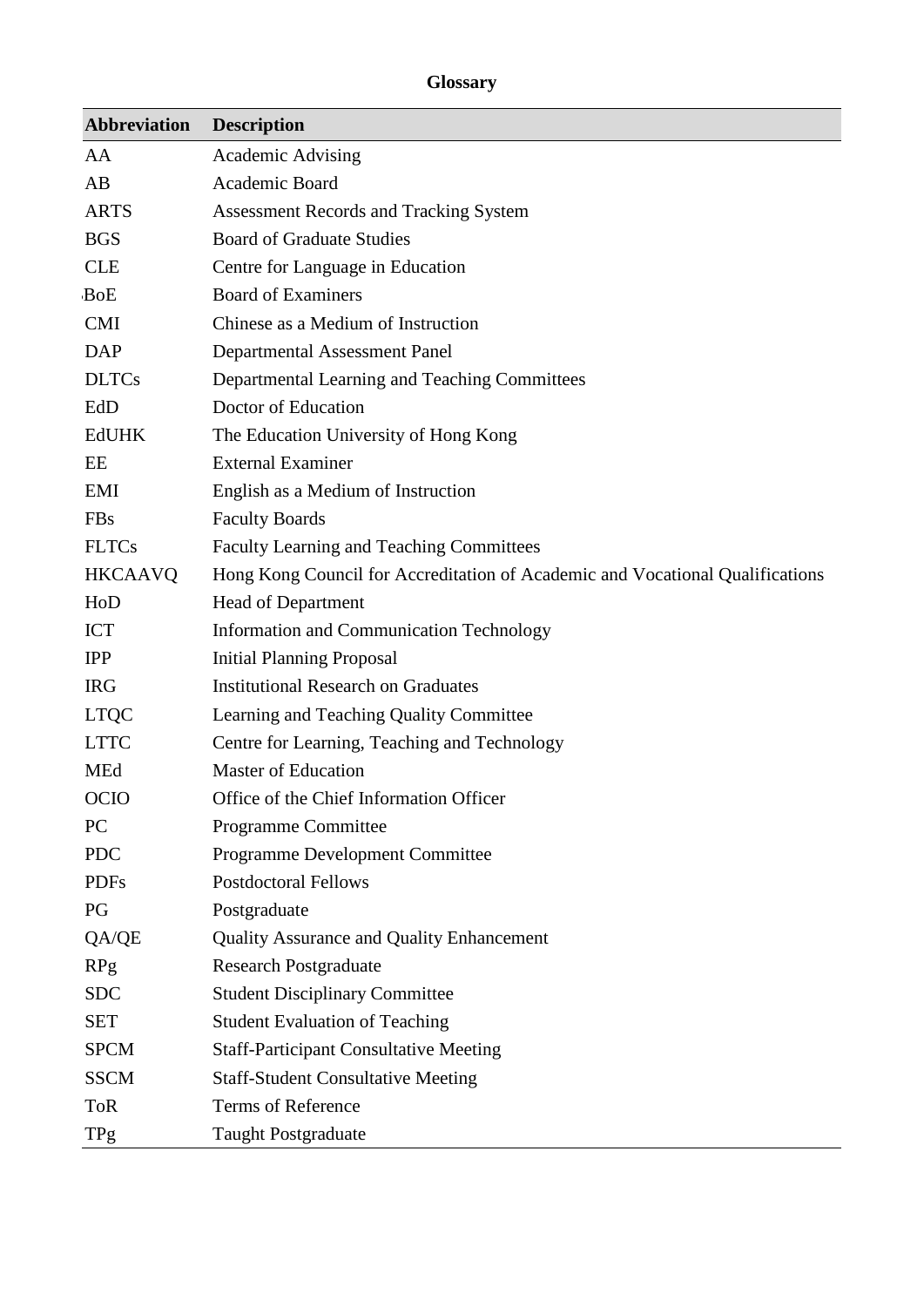# **Table of Contents**

| <b>Chapter 1</b> | <b>An Overview</b>                                                      | <b>Page</b><br>1 |
|------------------|-------------------------------------------------------------------------|------------------|
| <b>Chapter 2</b> | <b>Planning and Development of New Programmes</b>                       |                  |
|                  | 2.1 Planning and Development of New Programmes                          | 3                |
|                  | 2.2 Planning and Development of Collaborative Award-bearing Programmes  | $\overline{4}$   |
|                  | <b>Chapter 3</b> Programme Management                                   |                  |
|                  | 3.1 Introduction                                                        | 6                |
|                  | 3.2 Code of Practice for Taught Postgraduate Programmes                 | 6                |
|                  | 3.3 Policies and Guidelines on Programme Offering                       | 7                |
|                  | 3.4 Policies and Guidelines on Programme Implementation                 | 9                |
| <b>Chapter 4</b> | <b>Learning and Teaching</b>                                            |                  |
|                  | 4.1 Handbook on Learning and Teaching                                   | 13               |
|                  | <b>4.2 Course Evaluation and Student Feedback</b>                       | 13               |
|                  | 4.3 Procedures in Handling Feedback Data                                | 14               |
| <b>Chapter 5</b> | <b>Assessment</b>                                                       |                  |
|                  | 5.1 Assessment Policy                                                   | 16               |
|                  | 5.2 Departmental Assessment Panels, Board of Examiners and Award        | 16               |
|                  | Classification                                                          |                  |
|                  | 5.3 Rules and Regulations Governing Assessments and Examinations        | 17               |
|                  | 5.4 Appeals and Grievances                                              | 18               |
|                  | <b>Chapter 6 Student Learning Support</b>                               |                  |
|                  | 6.1 Academic Advising System for Postgraduate Students                  | 19               |
|                  | 6.2 Library Support                                                     | 19               |
|                  | <b>6.3 Language Enhancement Activities</b>                              | 20               |
|                  | 6.4 IT Support and Infrastructure Structure                             | 20               |
|                  | 6.5 Academic Honesty                                                    | 20               |
|                  | 6.6 Development of Research Skills and Awards for Postgraduate Students | 21               |
| <b>Chapter 7</b> | <b>Programme Review and Revisions</b>                                   |                  |
|                  | 7.1 Review of Existing Programmes                                       | 23               |
|                  | 7.2 Annual Programme Review                                             | 23               |
|                  | 7.3 On-going Programme Revisions                                        | 24               |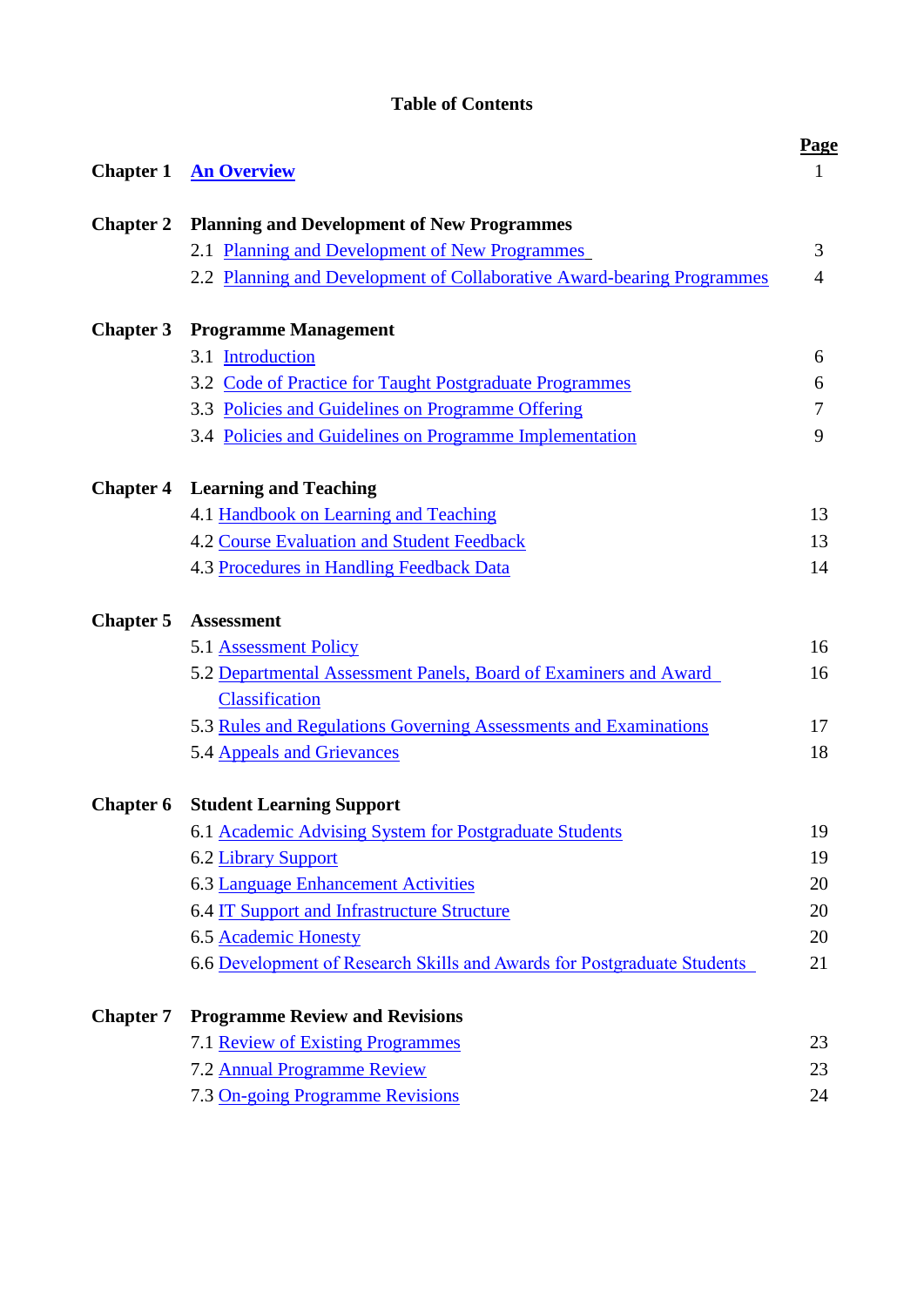# **Appendix Lists of Useful Links and Units**

| A1. Academic / Programme-related Information | 25 |
|----------------------------------------------|----|
| A2. List of Boards and Committees            | 25 |
| A3. List of Academic and Supporting Units    | 26 |
| A4. List of Departments                      | 28 |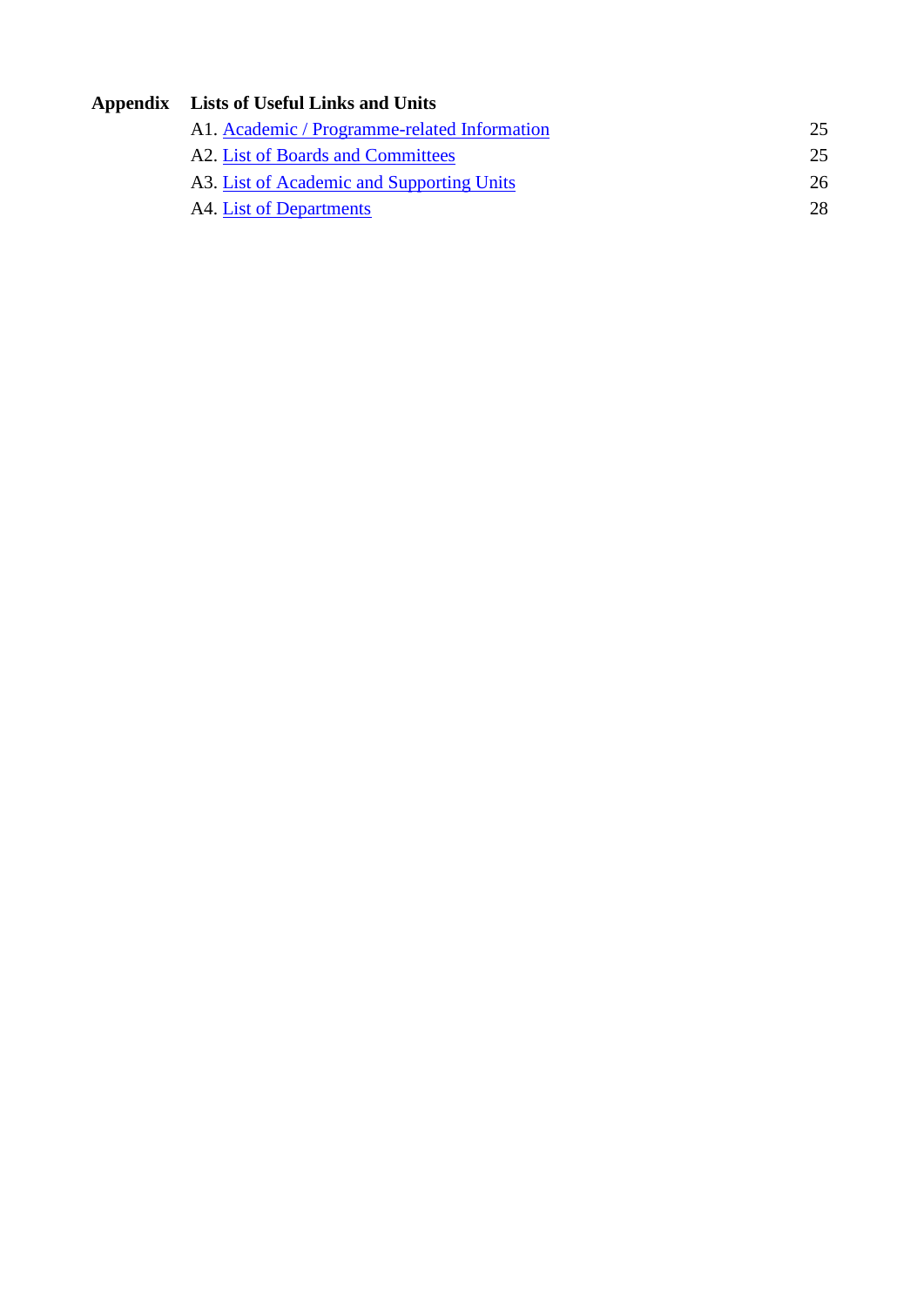#### **CHAPTER 1: AN OVERVIEW**

- <span id="page-4-0"></span>1.1 The University is highly committed to assuring the quality of teaching and learning across all its academic programmes. The University, by the set of policies, structure and processes, monitors, assesses and regulates the quality of its teaching programmes and warrants that these programmes are highly comparable to those of peer institutions.
- 1.2 The University has a well-established committee structure at university, faculty, programme and departmental levels governing the operations of the quality assurance (QA) and quality enhancement (QE) mechanisms and procedures. For details on the committee structures at university, faculty, programme and departmental levels and their respective QA/QE mechanisms, please refer to Chapter 2 (para. 8-21) of the [Staff Handbook on Programme](https://www.eduhk.hk/re/modules/content/item.php?categoryid=43&itemid=119)  [QA](https://www.eduhk.hk/re/modules/content/item.php?categoryid=43&itemid=119) .
- 1.3 To ensure cross-programme consistency of Taught Postgraduate (TPg) programmes in QA/QE mechanism, learning and teaching, assessment and the provision of learning support to TPg students, this "Manual on the Management of Self-financed TPg Programmes" is prepared as a handy reference for staff members in managing and administering these programmes.
- 1.4 The Manual spells out in detail:
	- (a) Planning and Development of New Programmes (Chapter 2);
	- (b) Programme Management (Chapter 3);
	- (c) Learning and Teaching (Chapter 4);
	- (d) Assessment (Chapter 5);
	- (e) Student Learning Support (Chapter 6); and
	- (f) Programme Review and Revisions (Chapter 7).

Lists of useful links and units are available in the Appendix.

1.5 The policies and procedures contained in this Manual have been endorsed and approved by appropriate governing bodies in the University, such as the Board of Graduate Studies (BGS), Learning and Teaching Quality Committee (LTQC), Academic Board (AB), etc. These policies and procedures are, therefore, the product of careful deliberation. As a key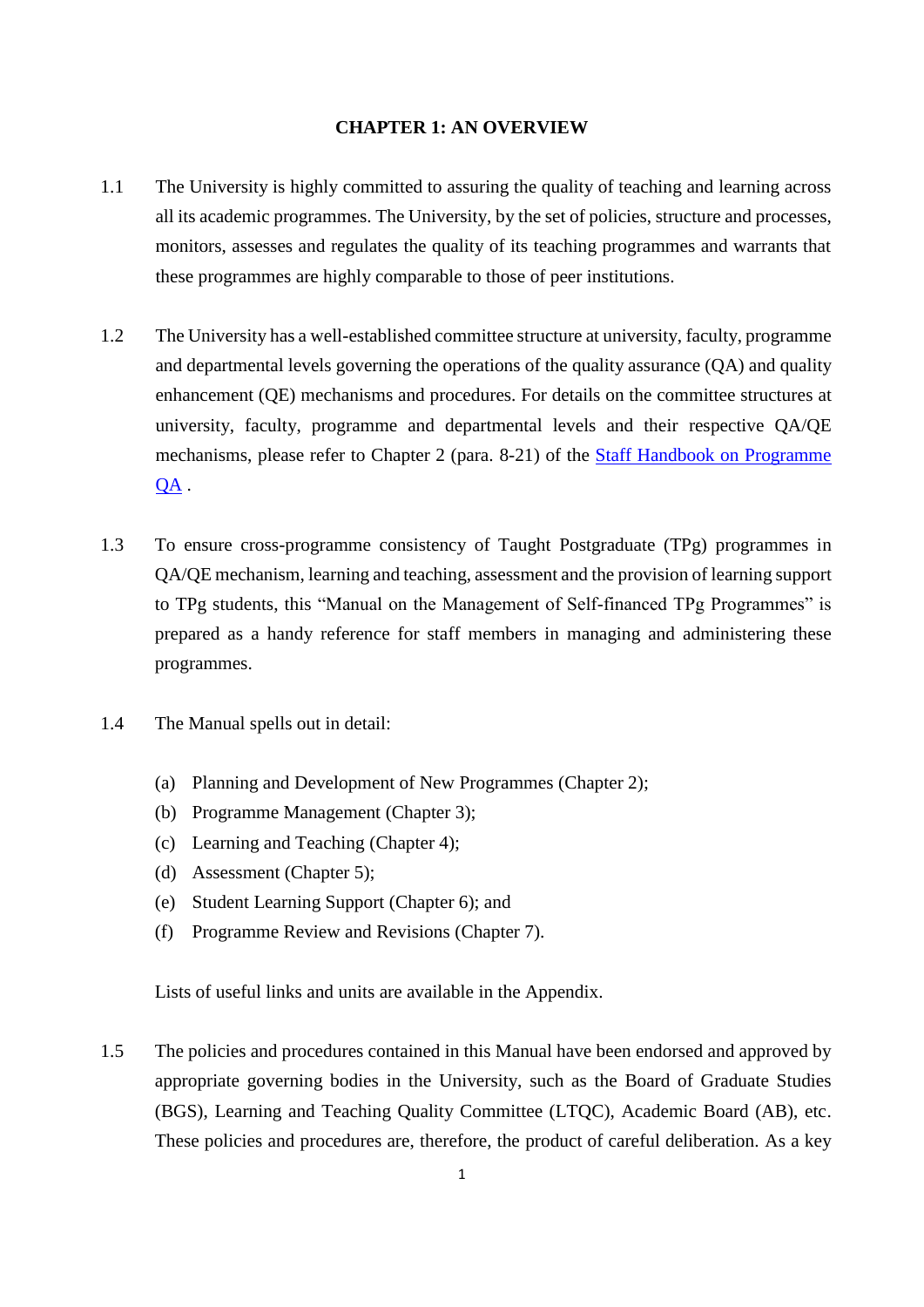principle of QE is the need for continuous review and revision of QA/QE policies and processes (where appropriate), staff should be vigilant in their compliance with the contents of the current version of this Manual and any ongoing amendments that are approved by relevant boards / committees.

1.6 The electronic version of the Manual can be found at the website of [Graduate School.](http://www.eduhk.hk/gradsch) Comments and feedback from colleagues with regard to the further refinement of the Manual are most welcome and should be forwarded to the Graduate School (email: [gradsch@eduhk.hk\)](mailto:gradsch@eduhk.hk).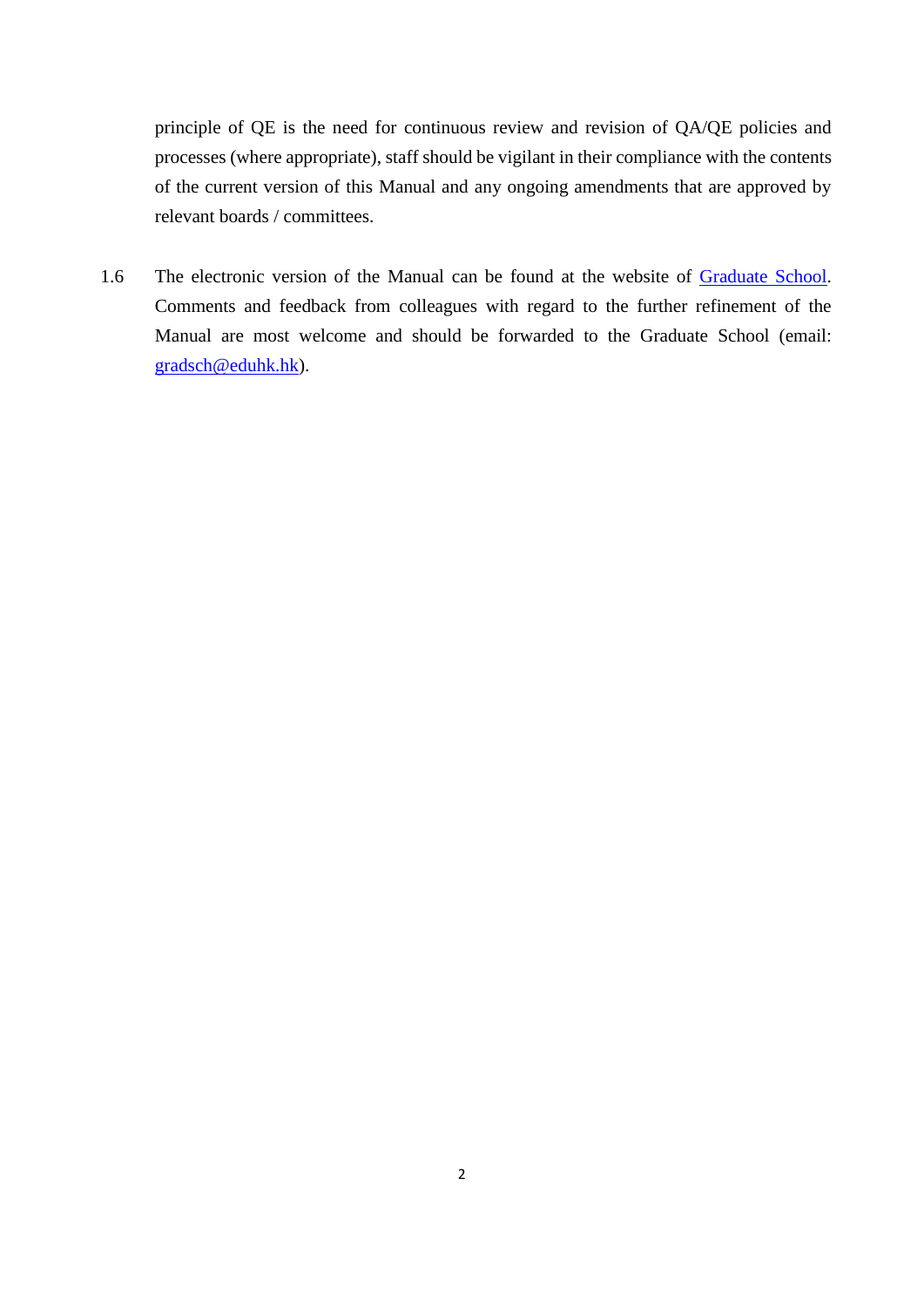#### **CHAPTER 2: PLANNING AND DEVELOPMENT OF NEW PROGRAMMES**

#### <span id="page-6-0"></span>**2.1 Planning and Development of New Programmes**

2.1.1 Programme planning and development are important QA mechanisms governing the quality and standard of the University's newly developed programmes.

#### 2.1.2 Programme Planning

Once a programme initiative is identified or upon receipt of a suggestion for a new programme (including addition of majors/minors/strands/areas/specialisations), the relevant parties, for example, academic departments/units, BGS, Faculty Boards (FBs), may set up a working group, if necessary, to develop an initial planning proposal (IPP) for the new programme. For details on the programme planning mechanism, including the templates for preparing an IPP, programme proposal submission and approval flow, please refer to Chapter 3 (para. 4-8) of the [Staff Handbook on Programme QA.](https://www.eduhk.hk/re/modules/content/item.php?categoryid=43&itemid=119) The IPP template is available at the [BGS website.](https://www.eduhk.hk/academic_board_bgs/view.php?sso=y&secid=2672)

In Section 5 of the IPP template, realistic assessment of the market demand of the proposed programme with market survey and analysis are required, with a view to showing clear that there is demand for the said programme. The following information should be included in Section 5 of the IPP:

- $\triangleright$  Sufficient evidence with supporting data to show the market demand for the proposed programme; and
- $\triangleright$  A more rigorous market survey has to be conducted to assess the market demand for the proposed programme.

*(Source: [BGS/15-16/A32 Proposed Guidelines on the Offering of Self-financed Taught](https://www.eduhk.hk/academic_board_bgs/view.php?sso=y&m=2267&secid=5867)  [Postgraduate Programmes\)](https://www.eduhk.hk/academic_board_bgs/view.php?sso=y&m=2267&secid=5867)*

#### 2.1.3 Programme Development

After approval of the initial proposal, a Programme Development Committee (PDC) will be set up to develop a full proposal setting out the details of the programme for implementation approval from the AB via FB. For details on the formation, terms of reference and responsibilities of the PDC, please refer to Chapter 3 (para. 9-28) of the [Staff](https://www.eduhk.hk/re/modules/content/item.php?categoryid=43&itemid=119)  [Handbook on Programme QA.](https://www.eduhk.hk/re/modules/content/item.php?categoryid=43&itemid=119)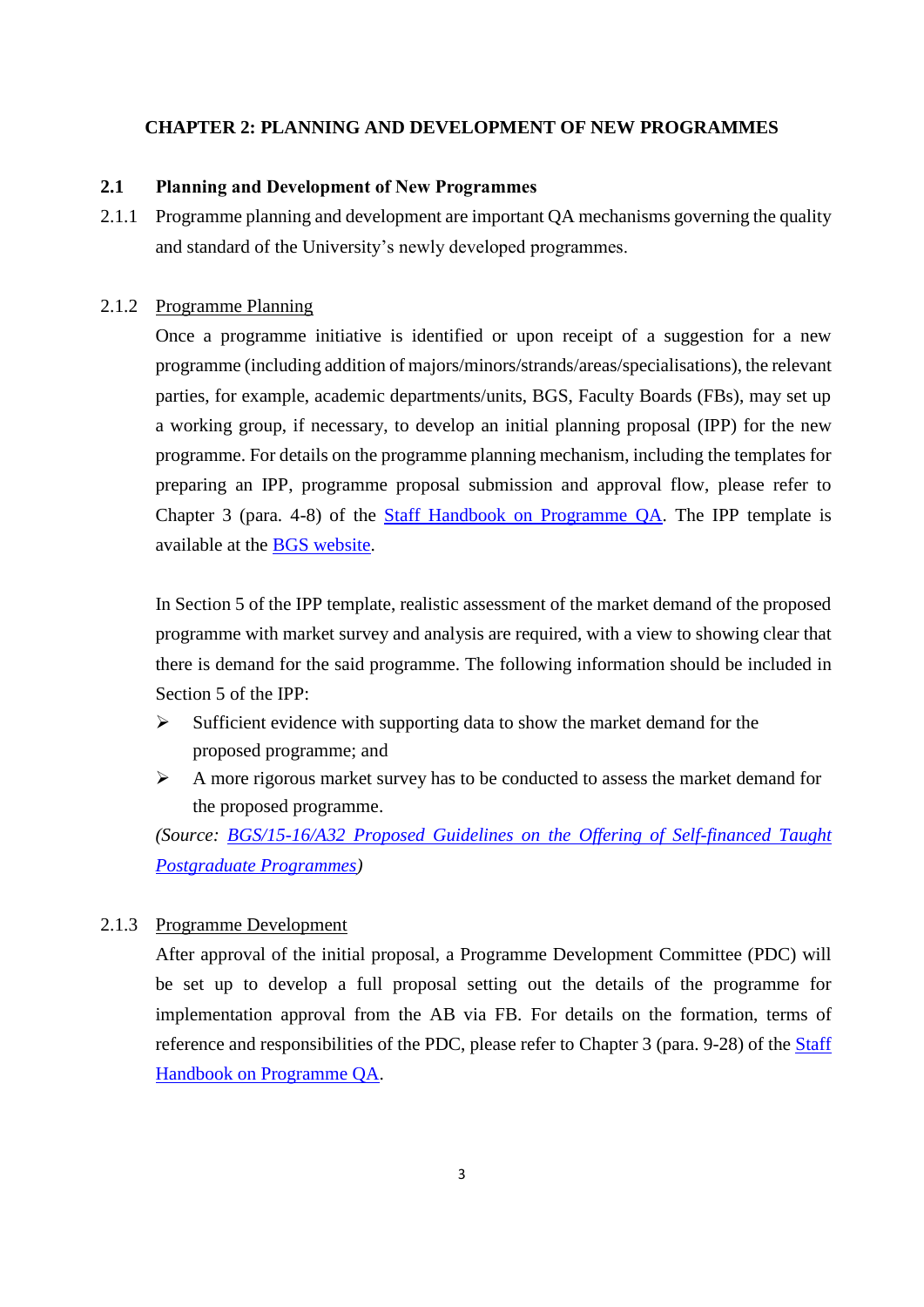During the programme development stage, all new programmes are subject to a strict external review process to consider the justification for the demand and the academic validity of the aims and objectives of the programmes. For details on the review arrangement including the nomination and composition of the review panel, review process, documents to be submitted and the approval flow, please refer to Chapter 4 (para. 1-33) of the [Staff Handbook on Programme QA.](https://www.eduhk.hk/re/modules/content/item.php?categoryid=43&itemid=119)

#### <span id="page-7-0"></span>**2.2 Planning and Development of Collaborative Award-bearing Programmes**

- 2.2.1 The University is committed to collaborative engagement with other educational institutions and scholarly associations locally, regionally and internationally. Strategically the University works to enhance its partnership through the development of sustainable and mutually beneficial academic collaboration with higher educational institutions and organizations that share common aims and interests. The approval procedure on academic collaboration involves three steps, namely (1) approval of the initial proposal; (2) development of a full programme proposal; and (3) signing of a collaborative agreement. Such an approval procedure is comparable with the University's existing programme QA procedures. For details on the guidelines on academic collaboration relating to the partnership or joint endeavour with external partners in the development, management and/or delivery of award-bearing programmes, please refer to Chapter 5 of the **Staff** [Handbook on Programme QA.](https://www.eduhk.hk/re/modules/content/item.php?categoryid=43&itemid=119)
- 2.2.2 For academic collaboration on new dual degree programmes (at master or doctoral level), if the structure of the new programme is the same as that of the programmes already approved by the AB previously, upon the President's approval of partner institution, the lead department or unit is not required to submit and initial proposal to the BGS for approval and can proceed directly to develop a full programme proposal.

*(Source: [BGS/17-18/A62 Proposed Approval Flow for Academic Collaboration on Dual](https://www.eduhk.hk/academic_board_bgs/view.php?sso=y&m=2267&secid=51712)  [Degree Programmes\)](https://www.eduhk.hk/academic_board_bgs/view.php?sso=y&m=2267&secid=51712)*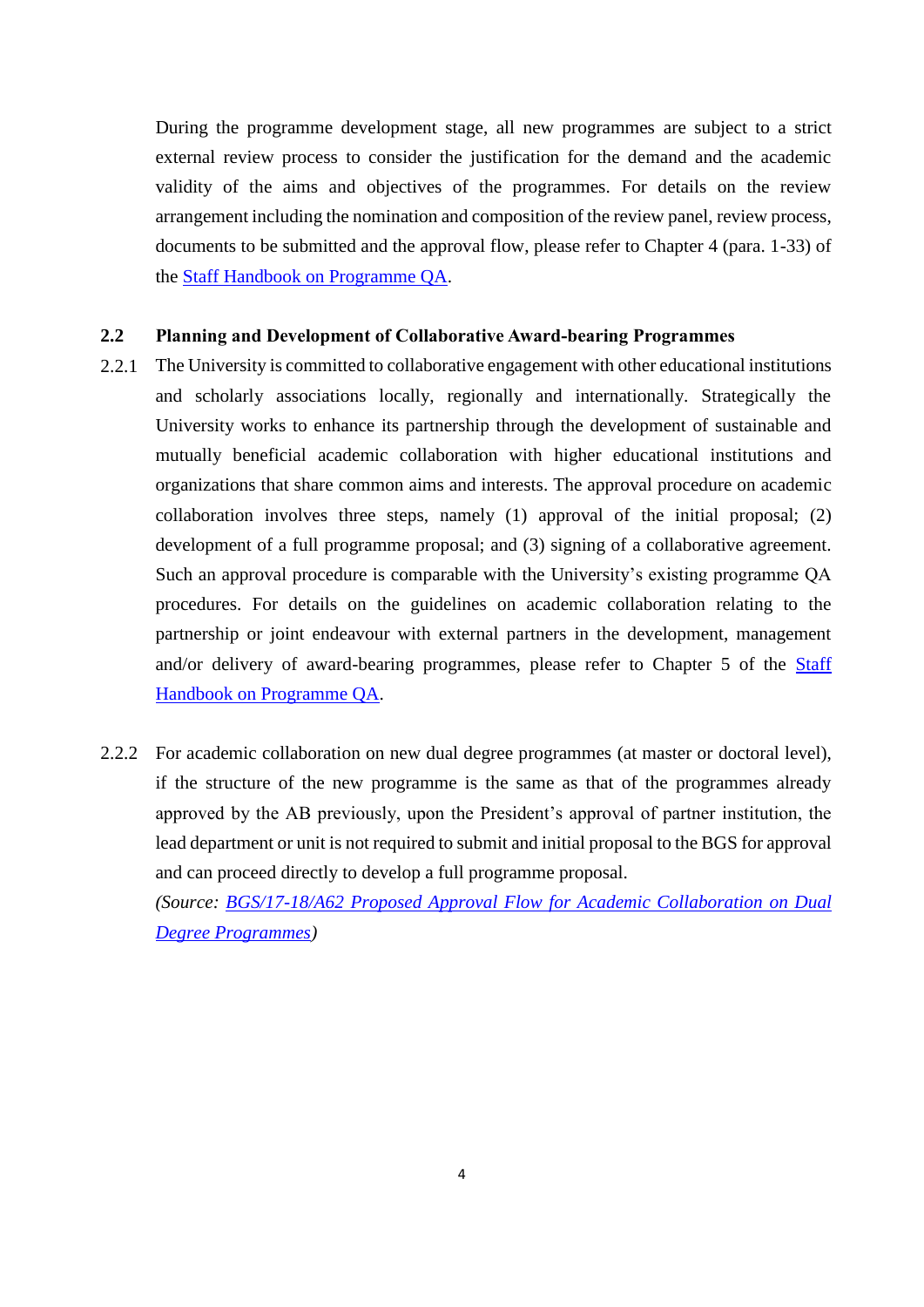2.2.3 For QA/QE of collaborative programmes, guidelines to monitor the quality of collaborative programmes at postgraduate (PG) level were developed at course level. To ensure the quality of teaching, the hosting unit of the collaborative programme has to collect feedback from EdUHK students who have enrolled in the courses delivered by our overseas partners through the Student Evaluation of Teaching (SET) toward the end of each course. The Programme Committee (PC) in question has to report the feedback data and the relevant follow-up actions in the annual programme report and propose programme- or courserelated changes where necessary.

*(Source: [BGS/15-16/A26 Proposed Guidelines to Monitor the Quality of Collaborative](https://www.eduhk.hk/academic_board_bgs/view.php?sso=y&m=2267&secid=5867)  [Programmes at Postgraduate Level](https://www.eduhk.hk/academic_board_bgs/view.php?sso=y&m=2267&secid=5867)*)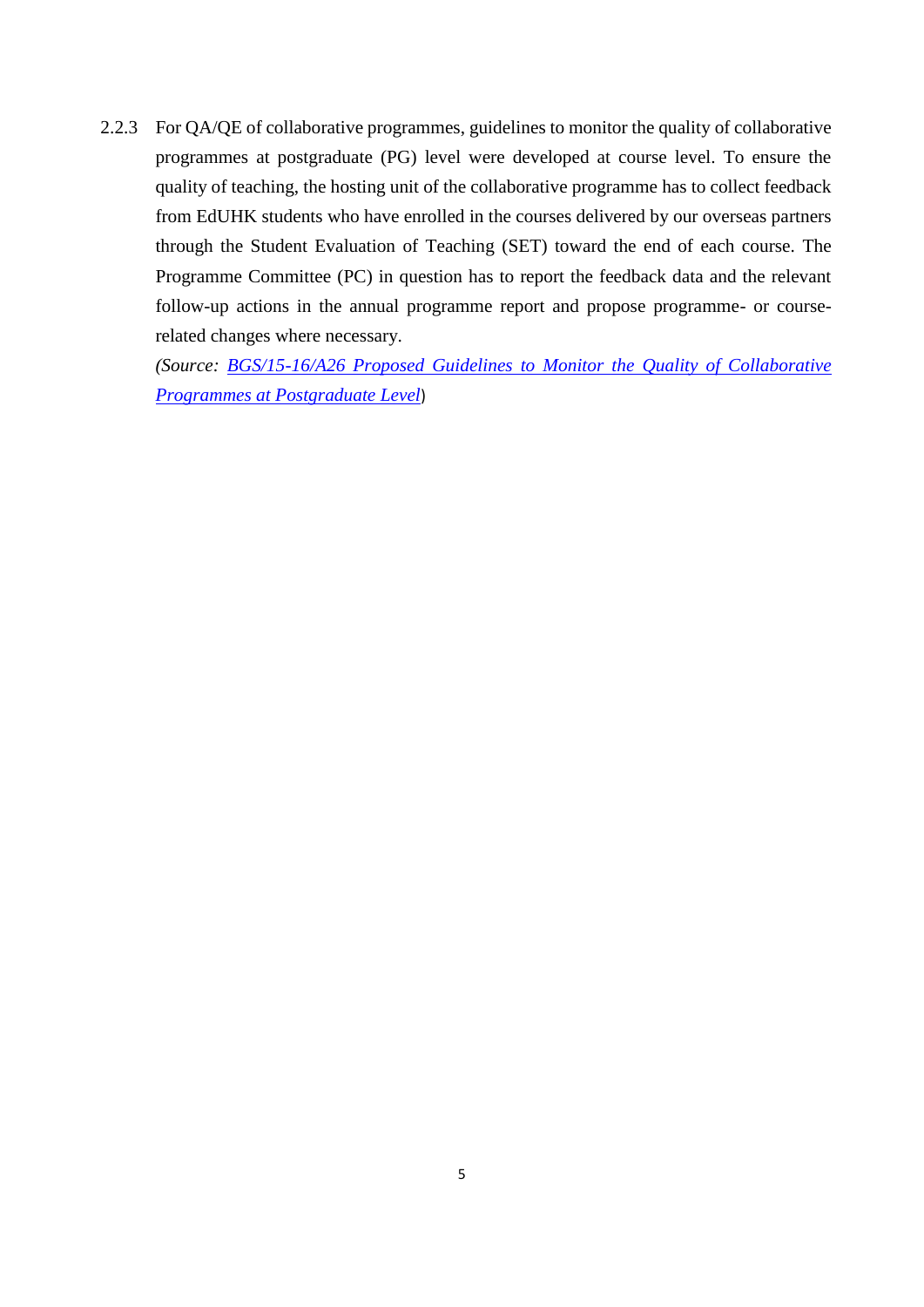#### **CHAPTER 3: PROGRAMME MANAGEMENT**

#### <span id="page-9-0"></span>**3.1 Introduction**

- 3.1.1 The University has a clear division of responsibility between key post holders in terms of programme management. Faculty Deans and Dean of Graduate School are responsible to Vice President (Academic) and Vice President (Research and Development) respectively for academic leadership and management of the Faculties and Graduate School. They are accountable for the quality of the Faculties' / Graduate School's teaching programmes. Associate Deans support the Deans in the various functions of the Faculties / Graduate School in such areas as learning and teaching, QA/E, and research and PG studies, etc.
- 3.1.2 The Faculty Learning and Teaching Committee (FLTCs) are responsible for overseeing and enhancing the quality of learning and teaching, and assessment of the departments and units under the Faculties; while the Departmental Learning and Teaching Committees (DLTCs) perform duties and tasks related to teaching, learning and assessment at the department level, and give advice on the establishment of QA and QE mechanisms related to learning and teaching within the academic departments.
- 3.1.3 PCs play a prominent role in programme management, in that they monitor the delivery and quality of programmes and serve as the hub of the QE process for the programmes. This is done by conducting regular reviews of respective programmes for assuring quality and ensuring continuous improvement. PCs are accountable to respective FBs / BGS. For the Terms of Reference and Membership Composition of the PCs, please refer to Appendix VI of the [Staff Handbook on Programme QA.](https://www.eduhk.hk/re/modules/content/item.php?categoryid=43&itemid=119)

#### <span id="page-9-1"></span>**3.2 Code of Practice for TPg Programmes**

- 3.2.1 The principal purpose of the Code of Practice for TPg programmes is to ensure that students and related staff are aware of their responsibilities. The Code specifies the responsibilities at six different levels, namely,
	- $\triangleright$  the University level;
	- the Programme Director / Programme Leader and Programme Committee;
	- $\triangleright$  the Graduate School / Faculty / Programme Management Team;
	- $\triangleright$  the Department level;
	- $\triangleright$  the Research Project / Dissertation / Thesis Supervisor; and
	- $\triangleright$  the Student.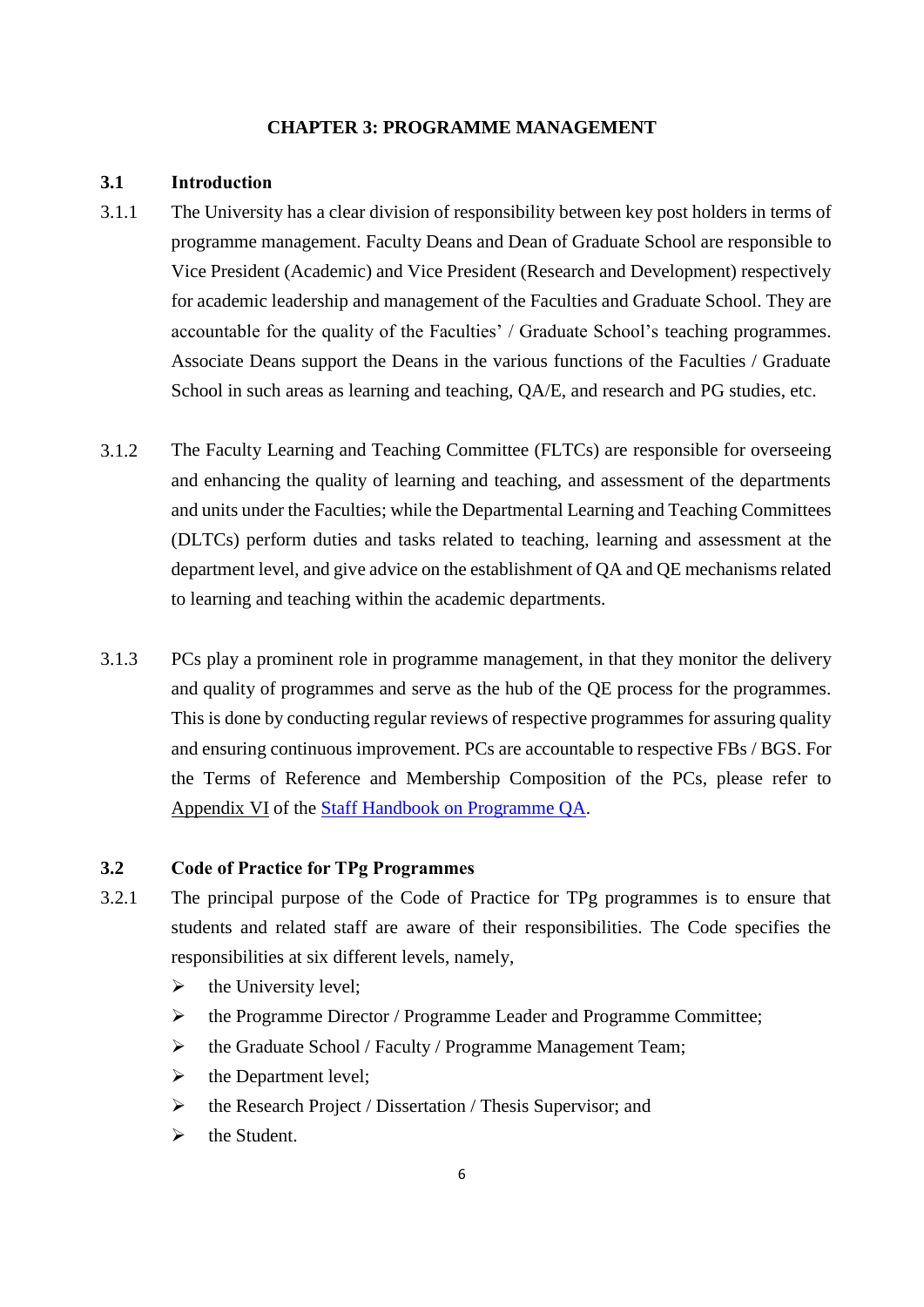- 3.2.2 It is the responsibility of the Graduate School, Faculties and Departments to ensure that the standards set out in the Code are maintained. It is also the responsibility of all students and related staff to uphold the Code.
- 3.2.3 The Code should be read in conjunction with the University's regulations for the TPg programmes. Additional information and specific guidelines may be produced and communicated to students by the Graduate School / Faculty / Department or relevant academic and supportive units during Programme Orientation. The electronic version of the Code can be found at the website of [Graduate School.](http://www.eduhk.hk/gradsch)

# <span id="page-10-0"></span>**3.3 Policies and Guidelines on Programme Offering**

- 3.3.1 To enhance programme quality, a number of policies and guidelines have been formulated regarding the offering of postgraduate programmes, including:
	- Offering of Self-financed TPg Programmes
	- Uniform Nomenclature System for Master Level Award Titles
	- $\triangleright$  Language Policy for PG Programmes
	- Early Exit Points for Taught Master Programmes

#### 3.3.2 Offering of Self-financed TPg Programmes

The guidelines regarding the offering of self-financed TPg programmes as approved by the BGS are as follows:

- (a) If a taught master programme fails to recruit enough students to offer courses in Classroom Teaching Mode^ in a particular year, the Programme would be offered in alternate years.
- (b) If a taught master programme fails to recruit enough students to offer courses in Classroom Teaching Mode^ two times in a row, the Programme would be suspended.
- (c) ^Classroom Teaching Mode any course in a taught master programme with a student number of 12 or above is classified as a course in Classroom Teaching Mode.

In cases where special consideration is deemed necessary, strong justifications with supporting evidence should be submitted to the BGS via the Faculty Board in question for consideration and approval.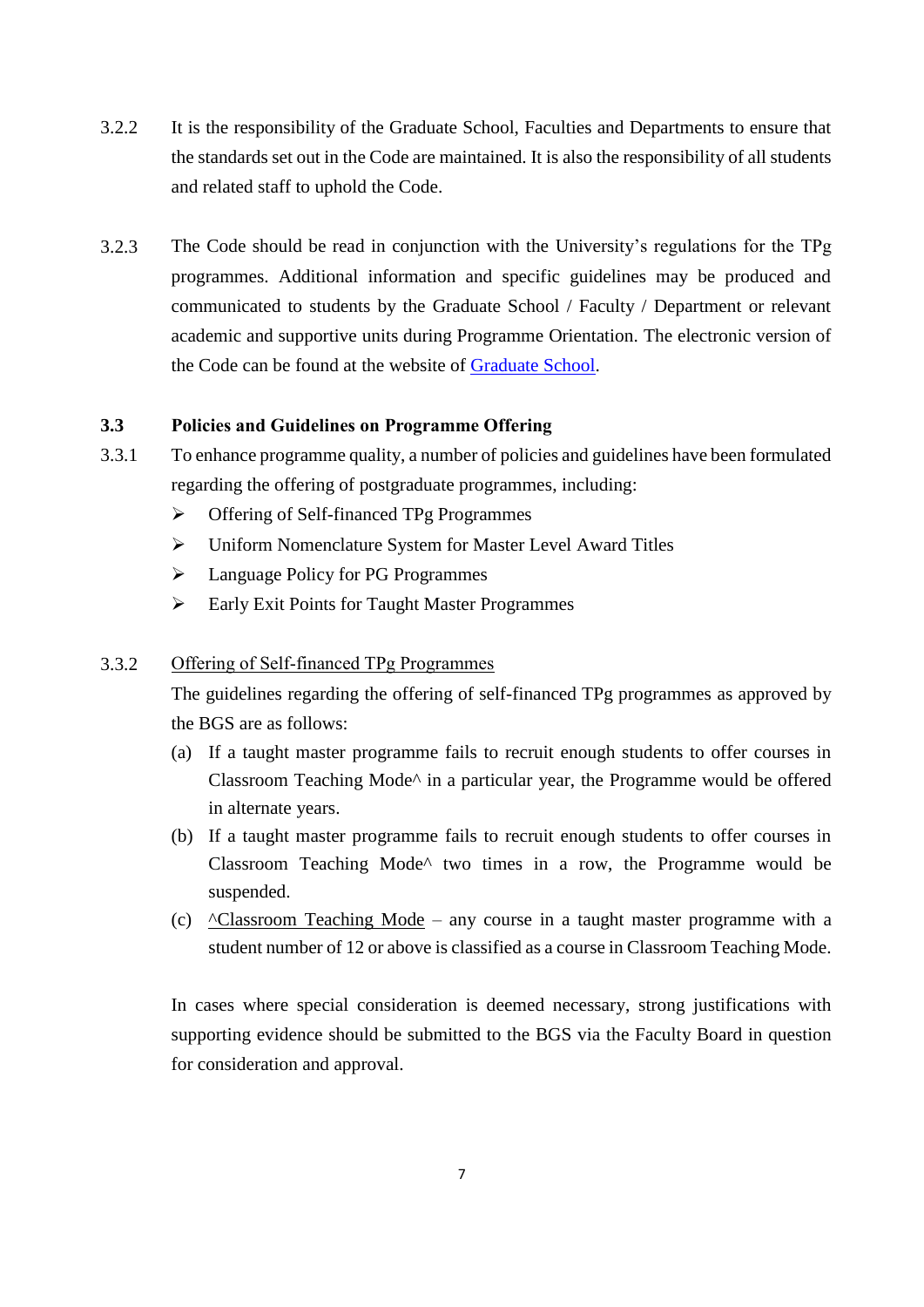Faculties should submit an annual report to the BGS in providing the rationale and suggested solutions for those self-financed TPg programmes that have been cancelled in that particular year. To determine whether the programmes (that have been cancelled in that year) should be offered in future, Faculties may take into account the following factors:

- Continued relevance of curriculum content and disciplinary development trends
- Strategic plan of the University
- Feedback from stakeholders (e.g. students, employers, external examiners, etc.)
- Outcomes of programme reviews
- Availability and adequacy of teaching and learning resources (e.g. whether there is a sufficient number of teaching staff with relevant expertise)
- Market demand
- Intake numbers (e.g. whether inadequate or low intakes are due to some extraneous factors)
- Admission standards
- Enrolment numbers (and drop-out and completion rates)
- Financial viability

To re-introduce the programme which has been suspended, a proposal has to be submitted to the BGS for planning approval following the normal procedures for proposing a new programme.

*(Source: [BGS/15-16/A32 Proposed Guidelines on the Offering of Self-financed Taught](https://www.eduhk.hk/academic_board_bgs/view.php?sso=y&m=2267&secid=5867)  [Postgraduate Programmes\)](https://www.eduhk.hk/academic_board_bgs/view.php?sso=y&m=2267&secid=5867)*

#### 3.3.3 Uniform Nomenclature System for Master Level Award Titles

As approved by the BGS, the programme / award title of all masters programmes, including both existing and new programmes, should follow the following format / form of presentation:

(a) Programme title (in English):

"Master of (field of study) in (subject discipline)"

(b) Programme title (in Chinese):

"XXX 文學碩士; XXX 理學碩士; XXX 社會科學碩士; 教育碩士"

*(Source: [BGS/14-15/A12 Proposed Uniform Nomenclature System for Master Level](https://www.eduhk.hk/academic_board_bgs/view.php?sso=y&m=2267&secid=4899)  [Award Titles\)](https://www.eduhk.hk/academic_board_bgs/view.php?sso=y&m=2267&secid=4899)*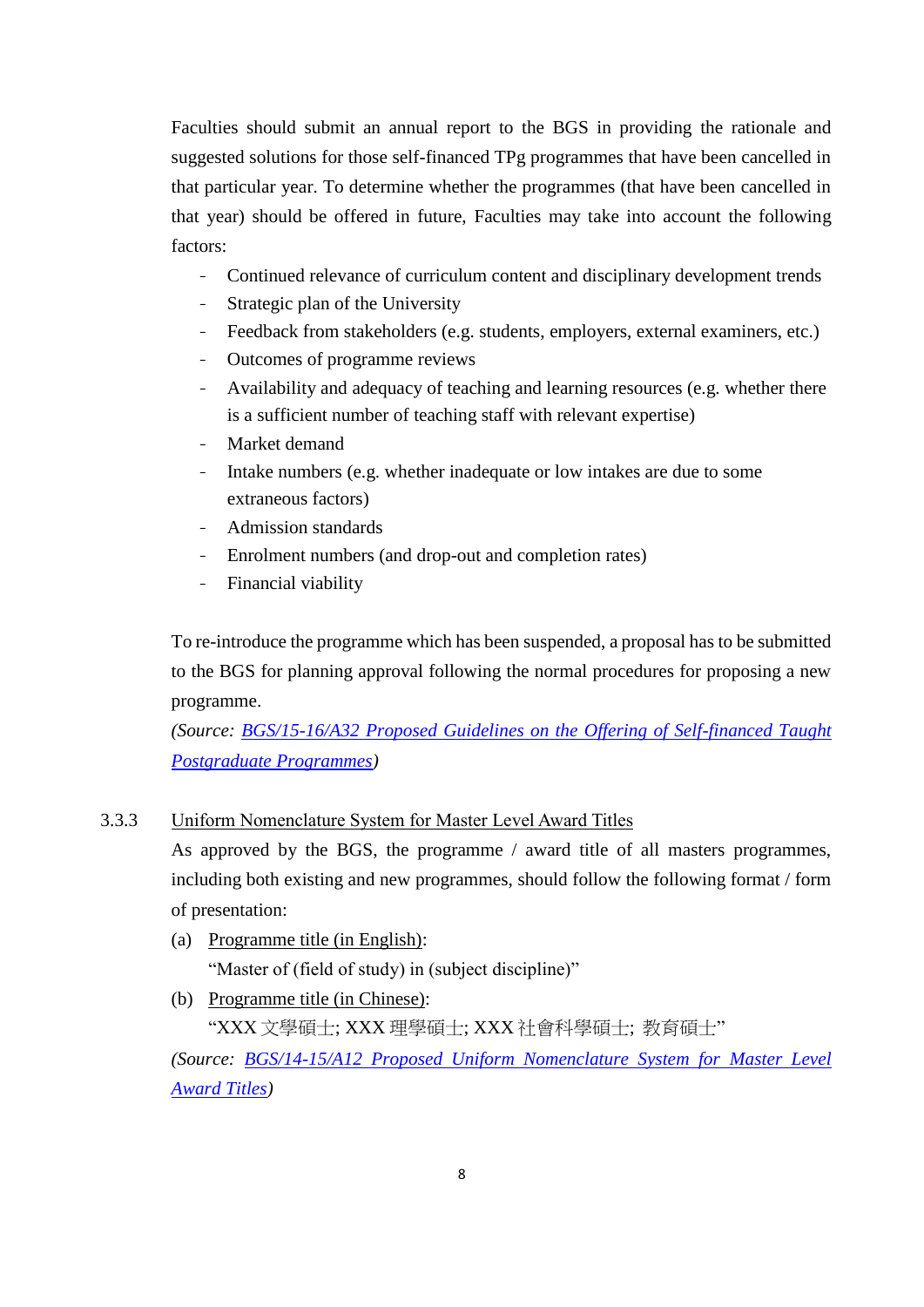#### 3.3.4 Language Policy for Postgraduate Programmes

The language policy for postgraduate programmes comprises the following two components:

- (a) EMI Percentage: The target percentage of EMI courses for a PG programme\* will be set at 80% with effect from Semester 1, 2016/17.
- (b) Undertaking Research Project in English: Undertaking a research project in English could provide students with an opportunity to synthesize information, paraphrase others' ideas, evaluate arguments, and critique in writing in English, which is believed to be conducive to enhancing their written proficiency. Thus, the research project of any PG programme\*, be it core or an optional requirement, must be conducted in English.

*Remark: \*Chinese language / literature programmes and programmes of which CMI had been approved by the respective Committee and Board shall be excluded from the language policy.* 

*(Source: [BGS/14-15/A47 Proposed Language Policy for Postgraduate Programmes\)](https://www.eduhk.hk/academic_board_bgs/view.php?sso=y&m=2267&secid=4899)*

#### 3.3.5 Early Exit Points for Taught Master Programmes

In order to standardize the practice within the University, as stipulated by regulations endorsed by the AB, no early exit award should be granted to students of any taught Master programmes offered by the University. Programme with special needs (e.g., a programme that requires professional recognition / validation as part of the validation process…, etc.) may request for an early exit mechanism that is consistent with common practice among universities offering the same programme. For these exceptional cases, a detailed proposal with strong justifications and evidence would need to be submitted to the BGS for endorsement and AB for approval.

*(Source: [AB 5/2013 Proposed Introduction of Common Exit Points for Taught Master](https://www.eduhk.hk/academic_board/view.php?sso=y&m=531&secid=3382)  [Programmes\)](https://www.eduhk.hk/academic_board/view.php?sso=y&m=531&secid=3382)*

#### <span id="page-12-0"></span>**3.4 Policies and Guidelines on Programme Implementation**

3.4.1 To ensure coherence on programme implementation at postgraduate level across the University and for QA/QE in programme management, the following policies and guidelines have been developed: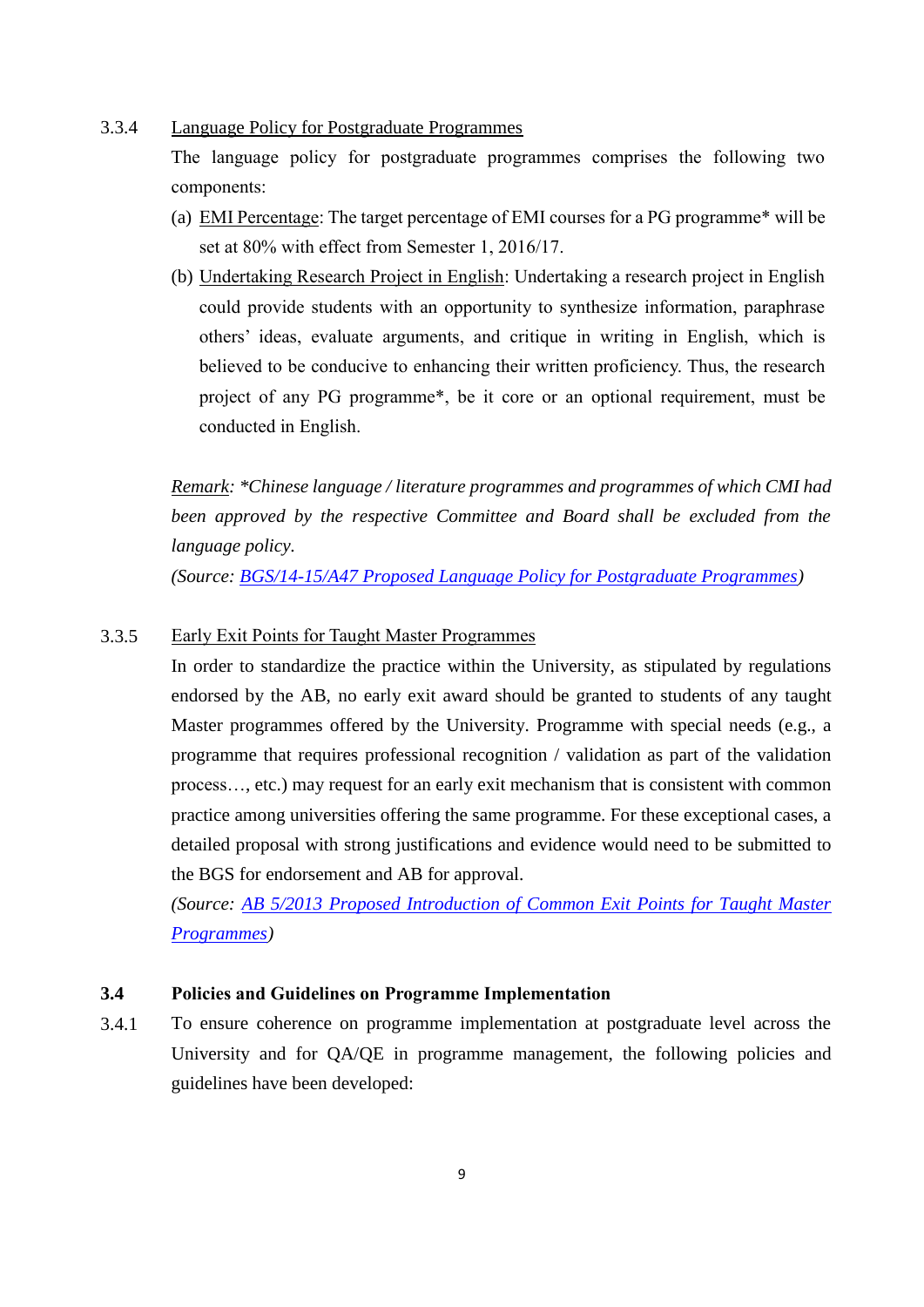- Guidelines on Assigning Staff to Teach Higher Degree Courses
- Collection of Extension Fees for Self-financed Programmes
- Guidelines on the Number of Contact Hours for PG Courses
- Approval Authority for Block Credit Transfer

## 3.4.2 Guidelines on Assigning Staff to Teach Higher Degree Courses

To ensure high-quality teaching of postgraduate programmes, guidelines on assigning staff in teaching higher degree courses are as follows:

| <b>Course Level</b>                                     | <b>Guidelines</b>                                                                                                                                                                                                                                                                                                                  |
|---------------------------------------------------------|------------------------------------------------------------------------------------------------------------------------------------------------------------------------------------------------------------------------------------------------------------------------------------------------------------------------------------|
| <b>For Master's Level</b><br>Courses (except for        | Generally assign teaching responsibility to staff members<br>a.<br>who are on an Academic Track or those on a Teaching Track                                                                                                                                                                                                       |
| research projects)                                      | with a doctoral degree.<br>b. Experienced practitioners and researchers may be invited to<br>assist in teaching part of a course in which the faculty<br>member in (a) above is the course leader / coordinator.<br>c. Students from Research Postgraduate and Doctor of<br>Education programmes and Postdoctoral Fellows who have |
|                                                         | completed the Certificate Course "Introduction to Teaching"<br>in Higher Education" offered by the Centre for Learning,<br>Teaching and Technology* may be invited to assist in<br>teaching part of a course in which the faculty member in (a)<br>above is the course leader / coordinator.                                       |
|                                                         | d. In cases that deviate from items (a) or (b) above which<br>deserve special consideration, the Head of Department<br>(HoD) should submit written justification to the Faculty<br>Dean concerned for consideration and approval.                                                                                                  |
| <b>For Doctoral Level</b><br><b>Courses (except for</b> | Assign teaching responsibility to staff members who are on<br>e.<br>an Academic Track and who have not been underperforming<br>in research in the past three years <sup><math>\wedge</math></sup> .                                                                                                                                |
| supervision)                                            | f. In cases allocating according to item (e) above is not<br>possible which deserve special consideration, the HoD<br>should submit written justification to Dean of Graduate<br>School for consideration and approval.                                                                                                            |

#### *Remarks:*

*\*Before taking up the teaching duties, the Research Postgraduate (RPg) and Doctor of Eductaion (EdD) students and Postdoctoral Fellows (PDFs) are required to complete the Certificate Course "Introduction to Teaching in Higher Education" offered by the Centre for Learning, Teaching and Technology (LTTC). As some components of the Certificate Course may not be offered every semester, if this group of teaching assistants cannot complete the Course by the time they start the teaching duties, at least they have to provide evidence that they have already enrolled in the Course or signed an undertaking that they agree to take the Course the next time of offer.* 

*^"Underperforming in research" as defined by the Committee on Research and Development at the time teaching duty is assigned.*

*(Source: [BGS/19-20/A70 Proposed Revisions to the Guidelines on Assigning Staff in](https://www.eduhk.hk/academic_board_bgs/view.php?sso=y&m=2267&secid=53165)  [Teaching Higher Degree Courses](https://www.eduhk.hk/academic_board_bgs/view.php?sso=y&m=2267&secid=53165) )*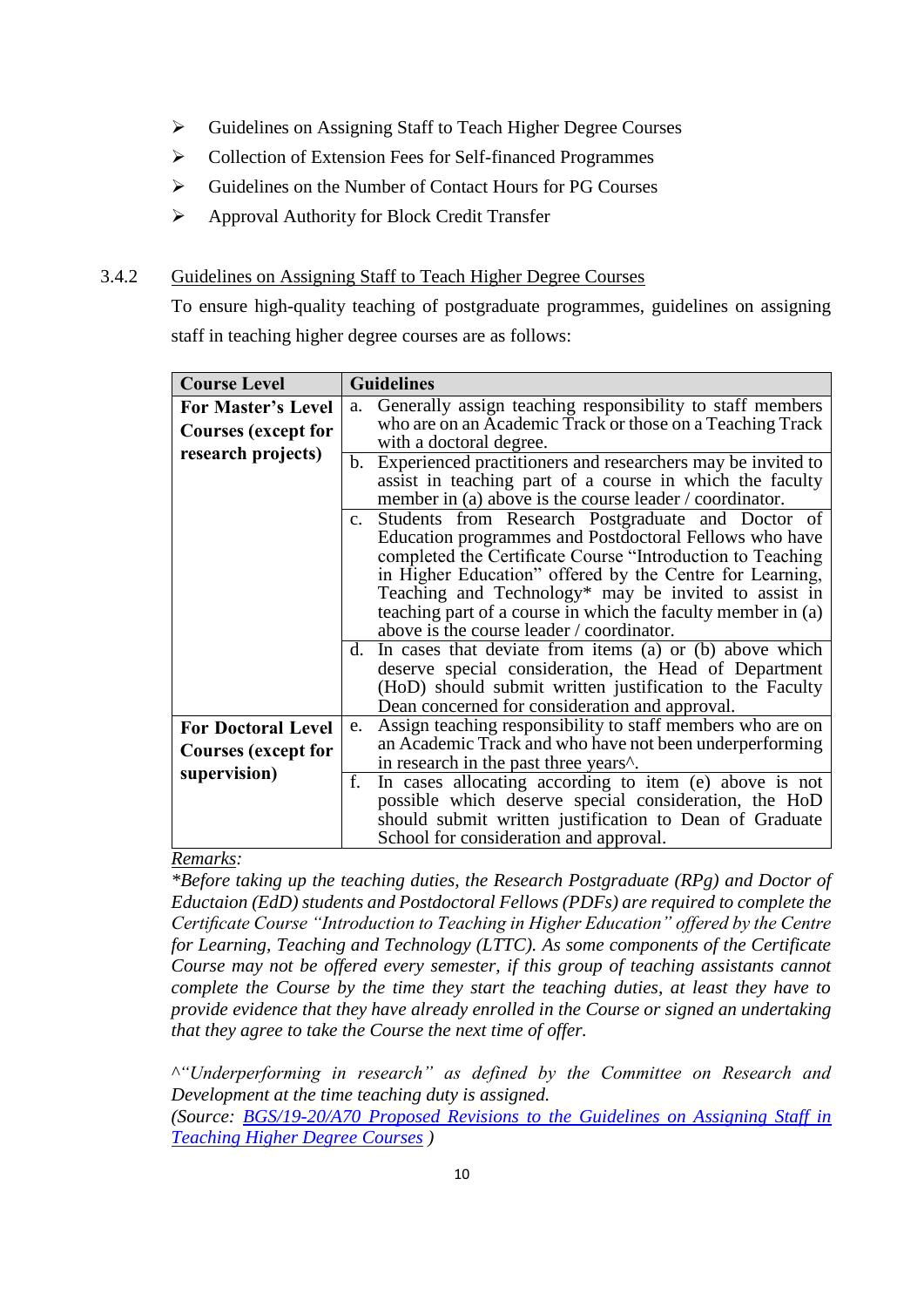#### 3.4.3 Collection of Extension Fees for Self-financed Postgraduate Programmes

Following the university-wide policy, if a student in a self-financed master's programme has to study beyond the normal study period, he/she has to pay for an extension fee per semester. This applies to both full-time and part-time study mode. The extension fee is set at 10% of the programme tuition fee per semester.

With reference to the percentage set for the self-financed master's programmes, the extension fee of EdD programme is also set at the same percentage, i.e. 10% of the tuition fees of Thesis per semester. This applies to both full-time and part-time study mode.

The policy takes effect from the cohort recruited in 2020/21 academic year and onwards. For those programmes who would like to apply for exemption from this university-wide policy, they have to submit an application (with strong justifications and endorsement from respective Faculty Dean) to the BGS for endorsement, and then to the President for approval.

*(Source: [BGS/18-19/A21 Proposed Tuition Fee for Master of Education](https://www.eduhk.hk/academic_board_bgs/view.php?sso=y&m=2267&secid=52496) and Doctor of [Education Programmes and Extension Fees for Self-financed Postgraduate Programmes](https://www.eduhk.hk/academic_board_bgs/view.php?sso=y&m=2267&secid=52496)  [for 2019/20\)](https://www.eduhk.hk/academic_board_bgs/view.php?sso=y&m=2267&secid=52496)* 

# 3.4.4 Approval Authority for Block Credit Transfer

One of the University's objectives is to strengthen its links with partner institutions in the region or overseas by developing more collaborative programmes with them. This objective brings about applications for block credit transfer on courses offered by other institutions. As approved by the BGS, the approval authority for applications for block credit transfer on EdUHK courses and courses offered by other institutions are as follows:

| <b>Types of Course</b> | <b>Approval Authority</b>                                      |  |  |
|------------------------|----------------------------------------------------------------|--|--|
| <b>EdUHK Courses</b>   | Applications for block credit transfer on EdUHK courses should |  |  |
|                        | be approved by the corresponding programme committee.          |  |  |
| Courses offered        | Applications should be submitted to the corresponding          |  |  |
| by other               | programme committee for endorsement; and then to BGS for       |  |  |
| Institutions           | final approval.                                                |  |  |

*(Source: [BGS/13-14/A49 Approval Authority for Block Credit Transfer\)](https://www.eduhk.hk/academic_board_bgs/view.php?sso=y&m=2267&secid=4346)*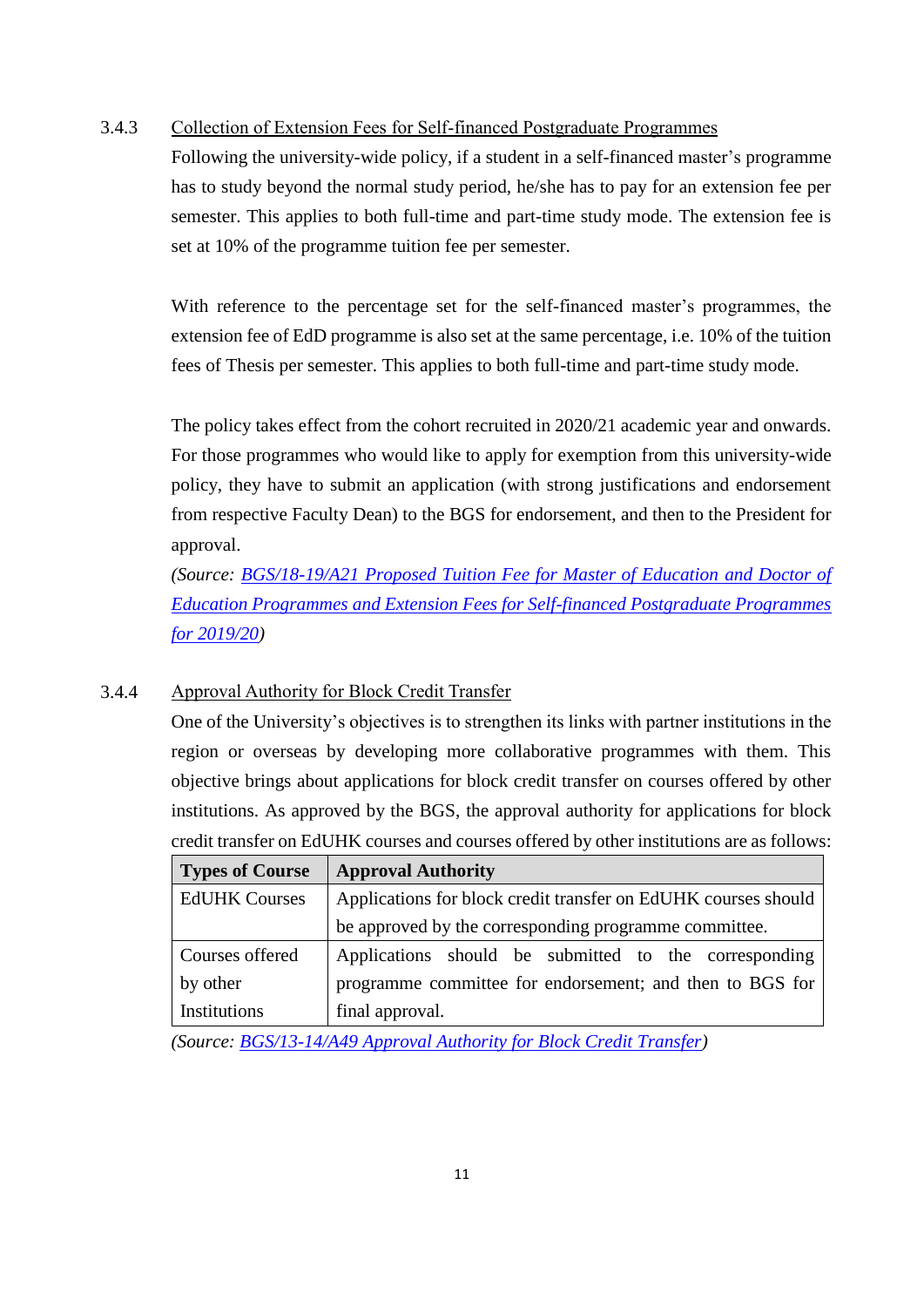#### 3.4.5 Guidelines on the Number of Contact Hours for PG Courses

In order to enhance the quality of PG programmes, the number of contact hours for postgraduate courses was set within a reasonable range so that students could have sufficient face-to-face contact with their lecturers. The guidelines on the number of hours of contact time for all postgraduate 3-credit point courses including both courses at master and doctoral level are as follows:

#### (a) Taught programmes with face-to-face contact as primary delivery mode:

| <b>Range of</b><br>contact hours | Range of hours for other designed learning<br>activities (with involvement of teaching staff)<br>(e.g. field trips/group work/on-line components) | <b>Course</b><br>hours |
|----------------------------------|---------------------------------------------------------------------------------------------------------------------------------------------------|------------------------|
| 24-30                            | $9 - 15$                                                                                                                                          | 39                     |

#### (b) Taught programmes with blended learning mode:

| <b>Range of</b> | Range of independent learning                | Course |
|-----------------|----------------------------------------------|--------|
| contact hours   | (without involvement of teaching staff)      | hours  |
|                 | (e.g. project work/on-line learning/reading) |        |
| 15-24           | 15-24                                        | 39     |

#### (c) Taught programmes with on-line learning as primary delivery mode:

| <b>Range of</b><br>contact hours | Range of hours for on-line learning | <b>Course</b><br>hours |
|----------------------------------|-------------------------------------|------------------------|
| $0 - 15$                         | 24-39                               | 39                     |

#### (d) Taught programmes with Directed Study mode:

| <b>Range of</b><br>contact hours | Range of independent learning<br>(without involvement of teaching staff)<br>(e.g. project work/on-line learning/reading) | Course<br>hours |
|----------------------------------|--------------------------------------------------------------------------------------------------------------------------|-----------------|
| 4-12                             | 27-35                                                                                                                    | 39              |

The range of contact hours presented above is specified for 3-cp courses; courses with a different number of credit points will be calculated on a pro-rata basis.

*(Source: [BGS/12-13/A49 Proposed Guidelines on the Number of Hours Contact Time for](https://www.eduhk.hk/academic_board_bgs/view.php?sso=y&m=2267&secid=3388)  [Taught Postgraduate Courses\)](https://www.eduhk.hk/academic_board_bgs/view.php?sso=y&m=2267&secid=3388)*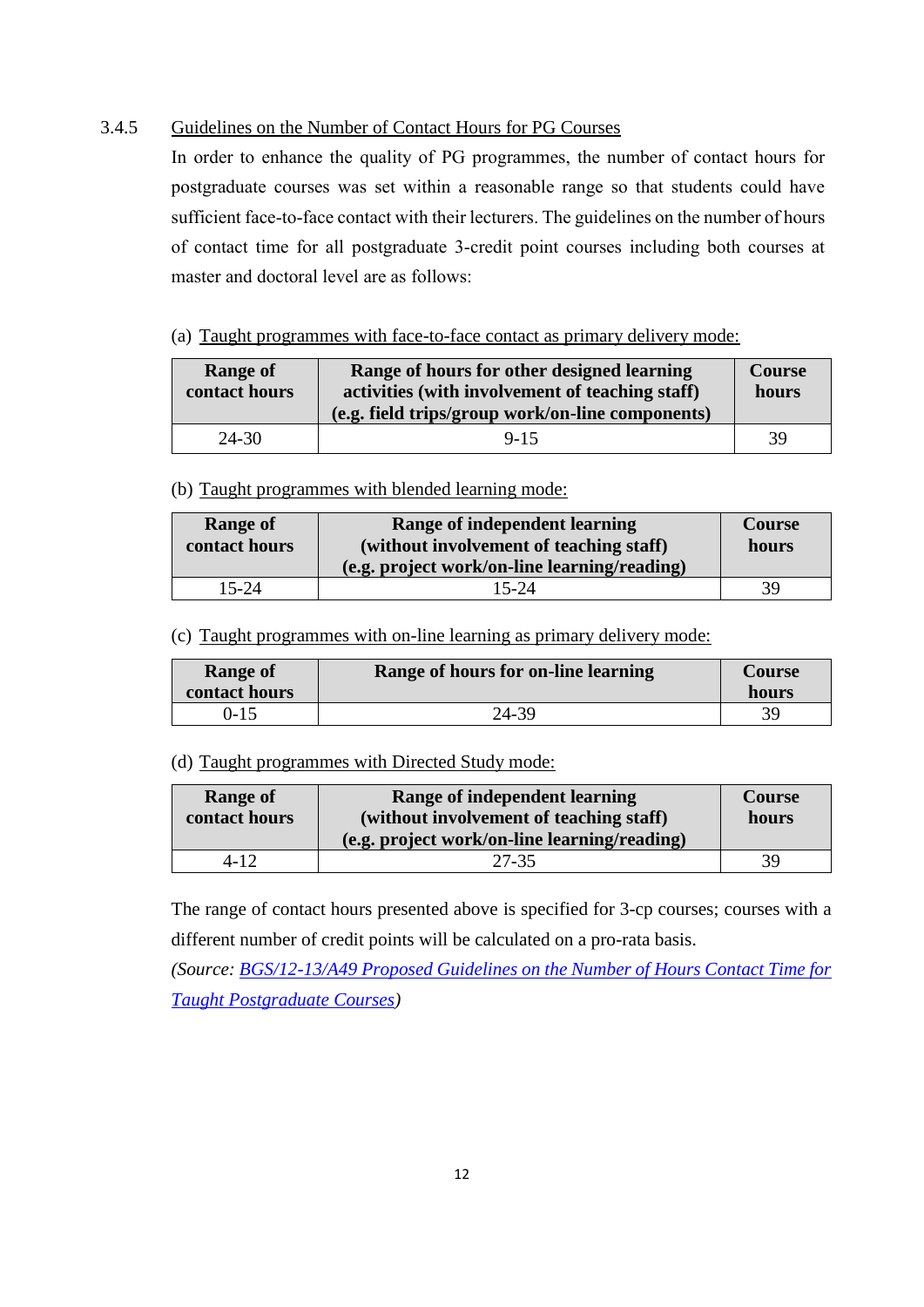#### **CHAPTER 4: LEARNING AND TEACHING**

#### **4.1 Handbook on Learning and Teaching**

<span id="page-16-0"></span>The University places quality learning and teaching at the forefront of its activities and embraces a quality enhancement culture conducive to cultivating a vibrant environment for learning, teaching and students' whole person development. The [Learning and](https://lt.eduhk.hk/teaching/learning-and-teaching-handbook/)  [Teaching Enhancement Handbook](https://lt.eduhk.hk/teaching/learning-and-teaching-handbook/) is the collation of the University's guidelines / policies on learning and teaching matters with the ultimate purpose of improving student learning. Staff members are encouraged to go through the Handbook for details on (1) the learning and teaching environment at EdUHK; (2) teaching process including course development and evaluation, policies and guidelines on academic matters; (3) methods of assessment of learning and for learning, assessment policies as well as examination policies in EdUHK; (4) resources and facilities provided by learning / teaching support units and offices; and (5) contingency arrangements on the occasion of bad weather.

## <span id="page-16-1"></span>**4.2 Course Evaluation and Student Feedback**

- 4.2.1 A number of ways have been adopted to evaluate the quality of learning and teaching in courses and student feedback is collected as part of the University's QA mechanism. For example, at the university and departmental level, course evaluation methods include Staff-Student Consultative Meeting (SSCM) / Staff-Participant Consultative Meeting (SPCM), interim course evaluation, and the Student Evaluation of Teaching (SET). The quality of course delivery is enhanced by reflection of the teaching staff, through peer observation or the Peer Support of Teaching Scheme, and feedback provided by external examiners/reviewers. Ways to evaluate the quality of teaching and learning are listed below. For details, please refer to Section 2.3 of the [Learning and Teaching Enhancement](https://lt.eduhk.hk/teaching/learning-and-teaching-handbook/)  [Handbook.](https://lt.eduhk.hk/teaching/learning-and-teaching-handbook/)
	- Student Evaluation of Teaching (Section 2.3.3 of [Learning and Teaching Enhancement Handbook\)](https://lt.eduhk.hk/teaching/learning-and-teaching-handbook/)
	- Self-Reflection on Learning and Teaching (Section 2.3.4 of [Learning and Teaching Enhancement Handbook\)](https://lt.eduhk.hk/teaching/learning-and-teaching-handbook/)
	- Peer Observation (Section 2.3.5 of [Learning and Teaching Enhancement Handbook\)](https://lt.eduhk.hk/teaching/learning-and-teaching-handbook/)
	- Informal Feedback from Students (Section 2.3.6 of [Learning and Teaching Enhancement Handbook\)](https://lt.eduhk.hk/teaching/learning-and-teaching-handbook/)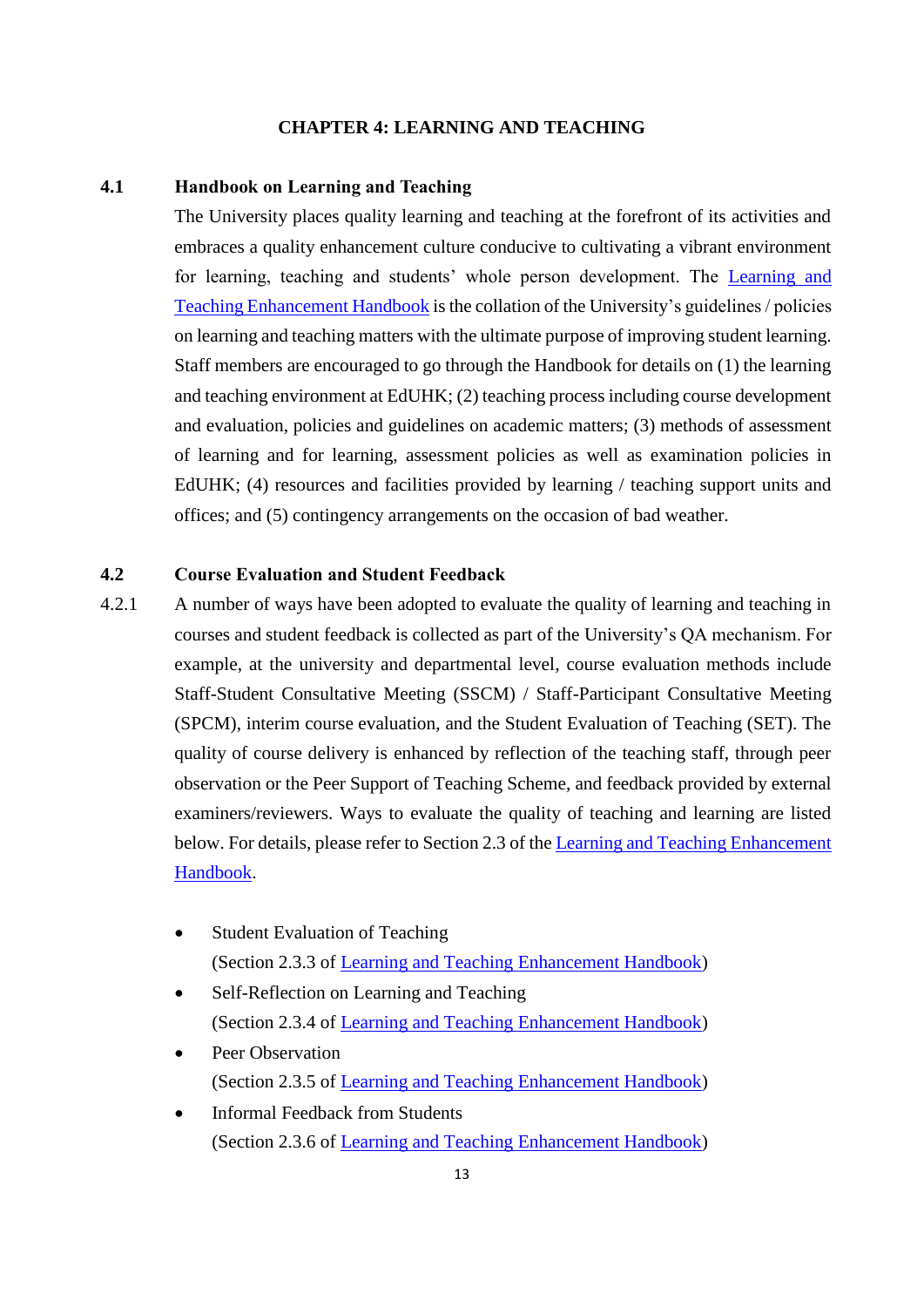4.2.2 To improve the quality of learning and teaching, information collected from various sources is reported to relevant Programme Directors / Programme Leaders, Heads of academic departments, Deans, Senior Management, etc. for necessary follow-up actions / advice and is also discussed at the SSCM. The SSCM, PC and FB form a feedback loop to collect and consider students' feedback, as well as to introduce improvements arising from such feedback.

#### <span id="page-17-0"></span>**4.3 Procedures in Handling Feedback Data**

4.3.1 With a view to ensuring that the University is making good use of stakeholders' feedback to inform and improve our programmes and courses, a set of standardized procedures for handling feedback data is in place. The following explains the relevant procedures. For details, please refer to Chapter 2 (para. 15) of the [Staff Handbook on Programme](https://www.eduhk.hk/re/modules/content/item.php?categoryid=43&itemid=119)  [QA.](https://www.eduhk.hk/re/modules/content/item.php?categoryid=43&itemid=119)

#### Use of Feedback Record Sheet

- 4.3.2 PCs and academic departments are required to make use of a feedback record sheet on the [Staff Handbook on Programme QA](https://www.eduhk.hk/re/modules/content/item.php?categoryid=43&itemid=119) (Appendix I) to fill in the feedback data and keep track of the handling of the feedback data received through formal channels e.g. Staff-Student Consultative Committees, external examiners, external reviewers etc., and the corresponding follow-up actions. However, the feedback record sheet will not apply to the feedback data received from the Institutional Research on Graduates (IRG) reports, for which a separate template for processing the IRG results is adopted.
- 4.3.3 Completed feedback record sheets should be attached with relevant documents for submission to University-level committees for consideration.
- 4.3.4 After taking proper actions to address students' comments and keeping record by completing the feedback record sheet, it is necessary to close the feedback loop by disseminating the follow-up actions to students through various channels including: (i) reporting at the meeting of the Staff-Student Consultative Committee and sending relevant minutes or follow-up actions to students of the programme through email, and (ii) announcement at Programme Assembly, etc. Programmes and departments can arrange other dissemination channels as appropriate. The flowchart on feedback loop of students' feedback can be found in Appendix XIX of the [Staff Handbook on Programme](https://www.eduhk.hk/re/modules/content/item.php?categoryid=43&itemid=119)  [QA.](https://www.eduhk.hk/re/modules/content/item.php?categoryid=43&itemid=119)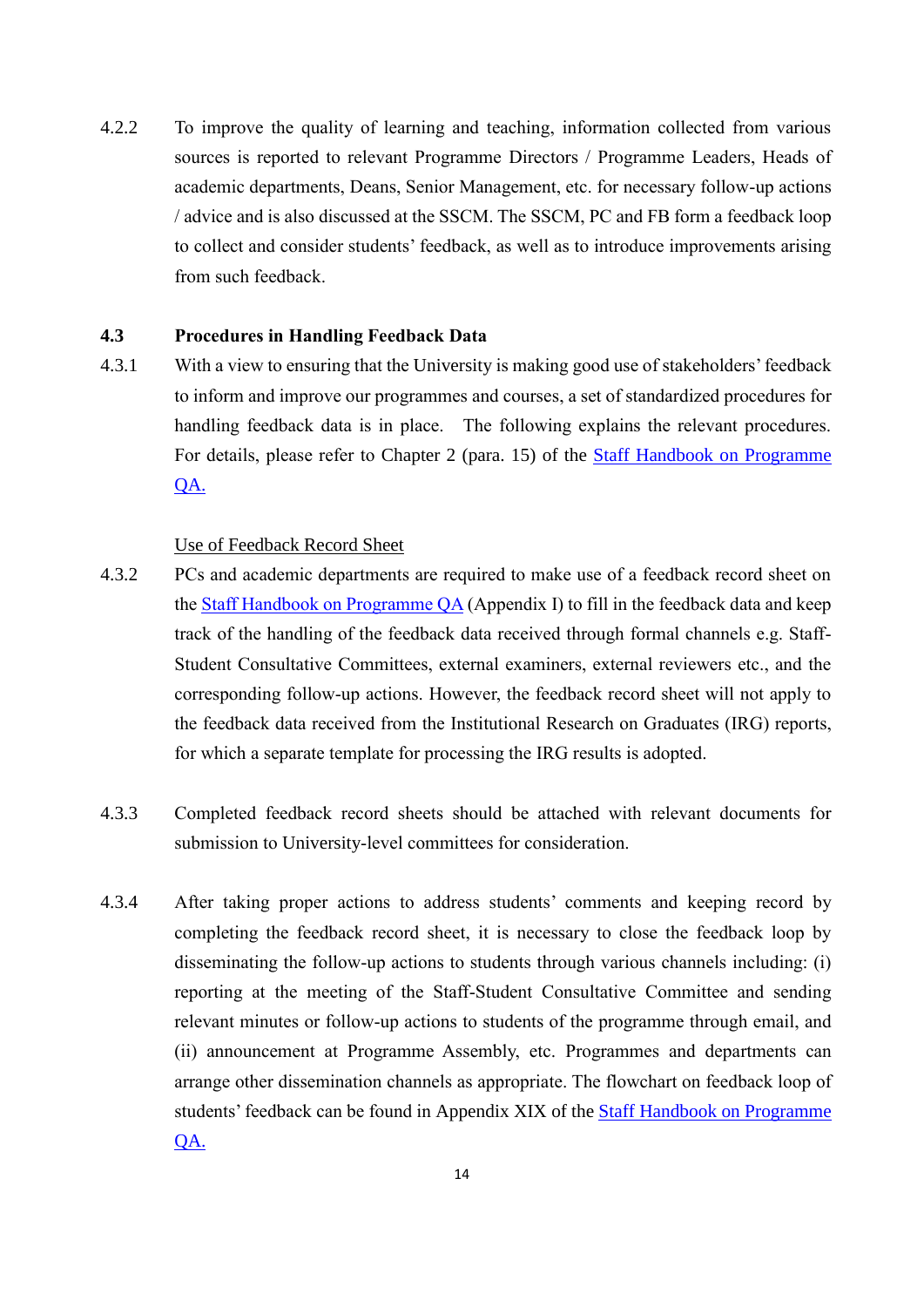Annual agenda item on handling feedback data for Faculty Learning and Teaching Committee and Departmental Learning and Teaching Committee

4.3.5 To have a systematic reporting on the handling of feedback data and to ensure that appropriate follow-up actions are taken / completed, the Faculty Learning and Teaching Committees (FLTCs) / Departmental Learning and Teaching Committees (DLTCs) / Associate Dean, as appropriate, are invited to schedule a standard agenda item at their meetings to consider the follow-up actions on handling feedback data on an annual basis.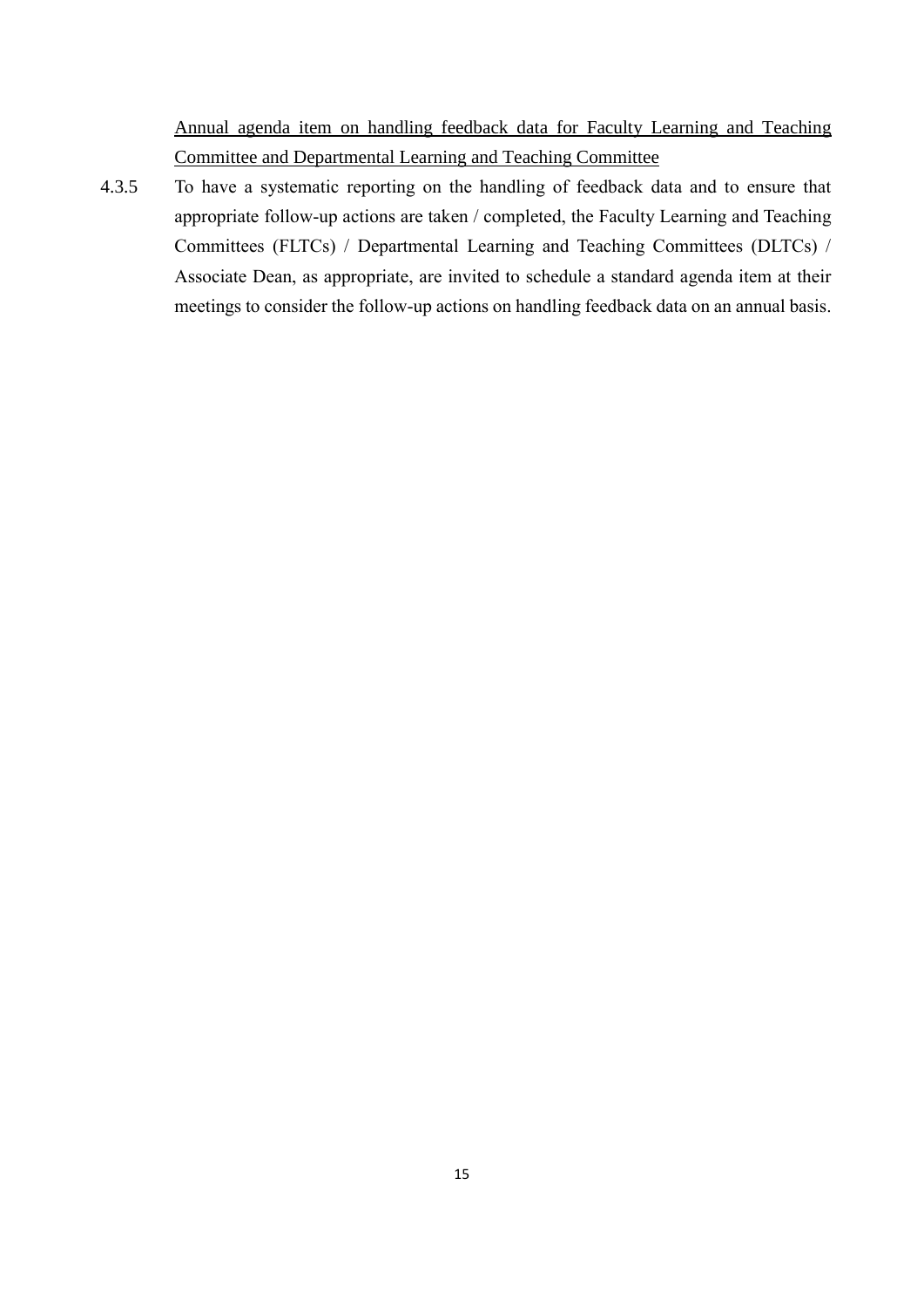#### **CHAPTER 5: ASSESSMENT**

#### <span id="page-19-0"></span>**5.1 Assessment Policy**

- 5.1.1 Student assessment is critical to effective teaching and learning. The [Policy on Student](https://www.eduhk.hk/re/modules/content/item.php?categoryid=19&itemid=109)  [Assessment for Staff](https://www.eduhk.hk/re/modules/content/item.php?categoryid=19&itemid=109) provides a framework for assessing students' learning. The Policy relates to all modes of learning (e.g. formal courses, directed study, self-access learning, immersion and exchange experiences, field experience, etc.) as they relate to intended learning outcomes. Whatever the forms and purposes of assessment, they must be standards-based, and the course assessment tasks must relate to specific generic, course and programme intended learning outcomes.
- 5.1.2 To aid implementation and to promote consistency across departments, the following guidelines and illustrations of good practice have been in place:
	- [Generic Grade Descriptors](https://www.eduhk.hk/re/modules/content/item.php?categoryid=19&itemid=109) provide specific indications of the standards expected of the student performance in an assessment task.
	- [Grade Moderation](https://www.eduhk.hk/re/modules/content/item.php?categoryid=19&itemid=109) provides a general guideline to develop grade moderation practices that best suit the respective disciplines.
	- [Assessment Accommodations for Students with Special Needs.](https://www.eduhk.hk/re/modules/content/item.php?categoryid=19&itemid=109)
	- [Late Submission of Assignments and Absence from Assessment Activities.](https://www.eduhk.hk/re/modules/content/item.php?categoryid=19&itemid=109)

For details on the technical issues such as grade distribution and grade submission, please refer to Section 3 of the [Learning and Teaching Enhancement Handbook.](https://lt.eduhk.hk/teaching/learning-and-teaching-handbook/)

# <span id="page-19-1"></span>**5.2 Departmental Assessment Panels, Board of Examiners and Award Classification**

# 5.2.1 Departmental Assessment Panels

The Departmental Assessment Panel(s) (DAP) of a course-offering unit will endorse the assessment results of courses/ clusters of courses/ courses with a similar nature via a recommending officer from DAP for approval by the Head of a course-offering unit. Upon the approval of their Head's course-offering unit, students can view their course assessment results via the online student portal (The Portal). The Terms of Reference (ToR) of DAP and the Working Manual on DAP with the support of a web-based system, Assessment Records and Tracking System (ARTS) can be found at the website of the [Registry.](https://www.eduhk.hk/re/modules/content/item.php?categoryid=19&itemid=91)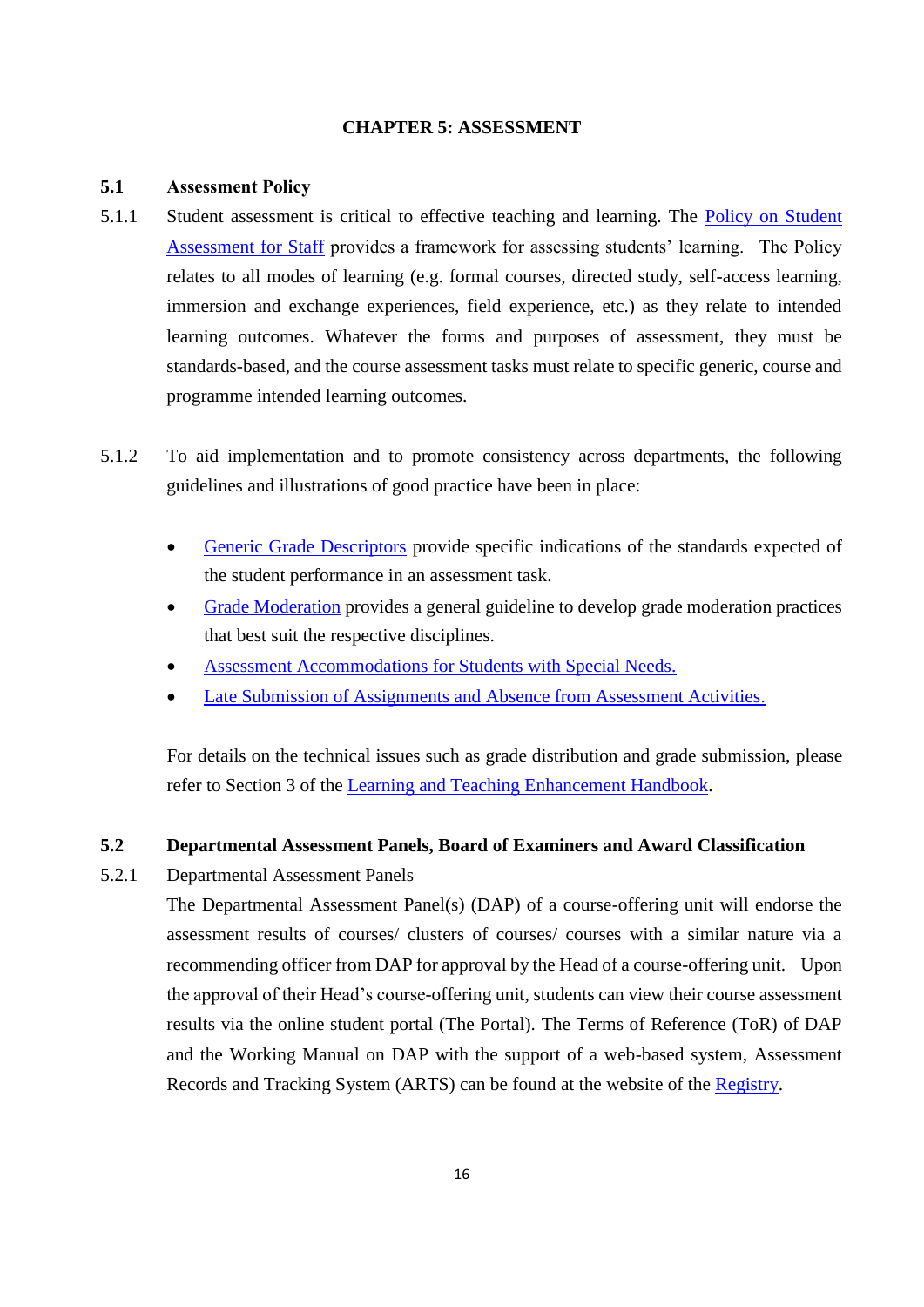#### 5.2.2 Board of Examiners

Following the release of grades to students, the Board of Examiners (BoE) is established under the FB / BGS for recommending the overall performance of students. For the roles of examiners and composition of BoE, please refer to the website of the [Registry.](https://www.eduhk.hk/re/modules/content/item.php?categoryid=19&itemid=25) BoE determines the remedial work for problem or failure cases, cases involving extenuating circumstances that need special consideration, and cases concerning discontinuation of studies. For the Working Manual on the BoE, please refer to the website of the [Registry.](https://www.eduhk.hk/re/modules/content/item.php?categoryid=19&itemid=25)

#### 5.2.3 Award Classification

BoE considers students' overall performance and recommends classifications of awards for graduating students on taught postgraduate programmes. The AB will be the final authority for approving the recommendations of BoEs. For the graduation requirements and award classification, please refer to Section 11 of the [General Academic Regulations for Taught](https://www.eduhk.hk/gradsch/resource/regulation/GAR_taught.pdf)  [Postgraduate Programmes.](https://www.eduhk.hk/gradsch/resource/regulation/GAR_taught.pdf)

#### <span id="page-20-0"></span>**5.3 Rules and Regulations Governing Assessments and Examinations**

- 5.3.1 Regulations and guidelines concerning assessments and examinations can be found in the following documents:
	- General Academic Regulations for Taught Postgraduate Programmes: [https://www.eduhk.hk/gradsch/resource/regulation/GAR\\_taught.pdf](https://www.eduhk.hk/gradsch/resource/regulation/GAR_taught.pdf)
	- General Academic Regulations for Research Component of the Research Postgraduate and Professional Doctorate Programmes:

[https://www.eduhk.hk/gradsch/resource/regulation/GAR\\_research\\_component.pdf](https://www.eduhk.hk/gradsch/resource/regulation/GAR_research_component.pdf)

- 5.3.2 Staff members should be aware of the following guidelines on examinations and assessments:
	- Procedures for Printing of Question Papers <https://www.eduhk.hk/re/modules/content/item.php?categoryid=19&itemid=27>
	- Guidelines Governing the Invigilation of Examinations <https://www.eduhk.hk/re/modules/content/item.php?categoryid=19&itemid=27>
	- Student Conduct at Examinations [http://www.eduhk.hk/reg/student\\_handbook/text\\_en5.html#13](http://www.eduhk.hk/reg/student_handbook/text_en5.html#13)
	- Examination Arrangements during Bad Weather [http://www.eduhk.hk/reg/student\\_handbook/text\\_en5.html#12](http://www.eduhk.hk/reg/student_handbook/text_en5.html#12)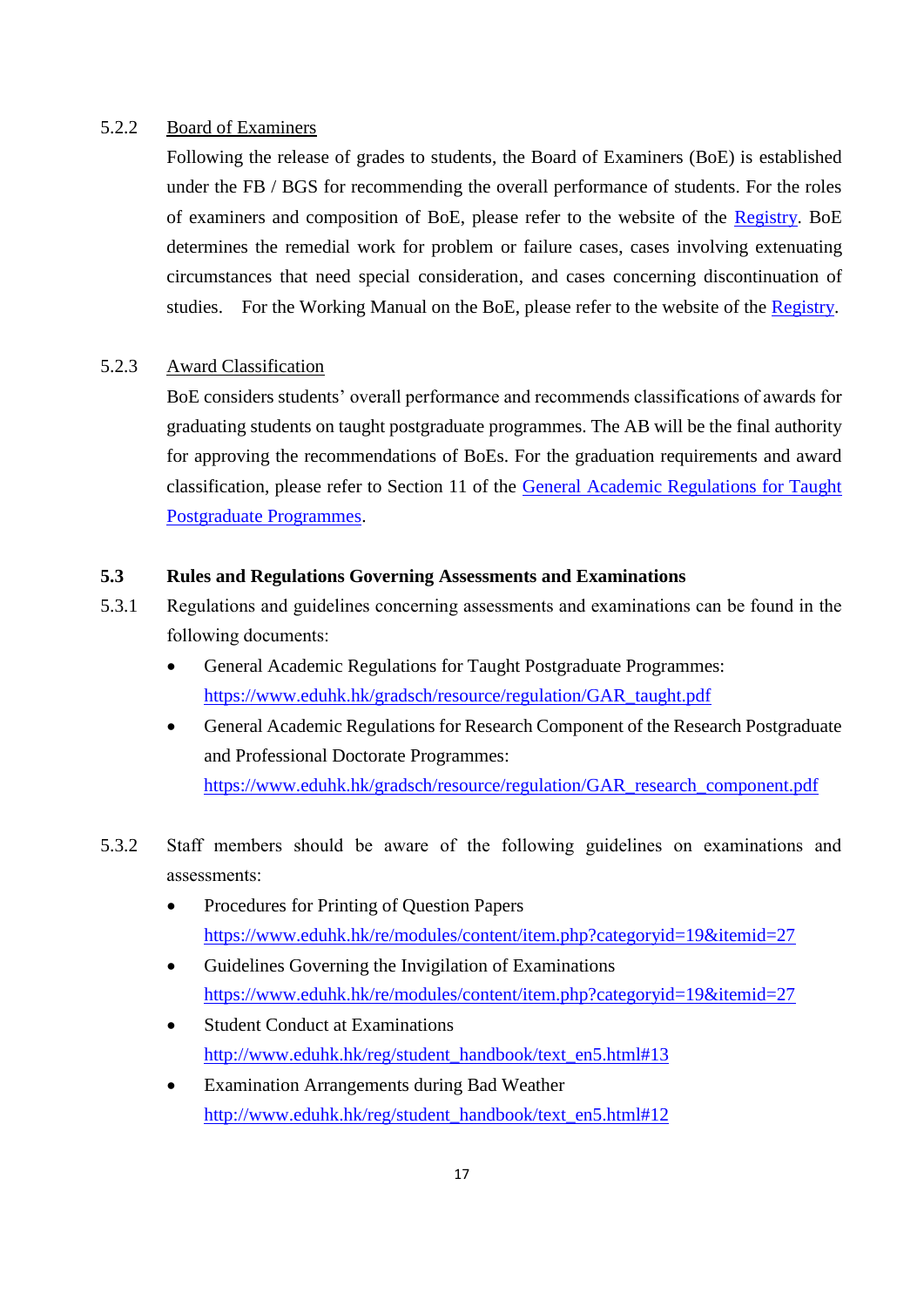#### <span id="page-21-0"></span>**5.4 Appeals and Grievances**

#### 5.4.1 Student Appeals

The University has established a robust and effective mechanism to deal with students' academic appeals. For grade appeals, students may follow the procedures on Review of Course Grade, as stipulated in Section 8.2 of the [General Academic Regulations for Taught](https://www.eduhk.hk/gradsch/resource/regulation/GAR_taught.pdf)  [Postgraduate Programmes.](https://www.eduhk.hk/gradsch/resource/regulation/GAR_taught.pdf) When students are required to discontinue their studies by the BoEs, they may request a review of the decision by writing to the Chairperson of the BoE in accordance with the procedures for Review of BoEs' Decisions on Discontinuation which has also been stipulated in Section 16 of the [General Academic Regulations for Taught](https://www.eduhk.hk/gradsch/resource/regulation/GAR_taught.pdf)  [Postgraduate Programmes.](https://www.eduhk.hk/gradsch/resource/regulation/GAR_taught.pdf)

# 5.4.2 Student Grievances

For complaints against staff member(s) of the University of any administrative or academic matters concerning the Faculties, teaching departments, offices, units or centres of the University, a student may follow the Procedures for Resolving Student Grievances, which may be found in Chapter 12 of the [Student Handbook.](https://www.eduhk.hk/re/student_handbook/)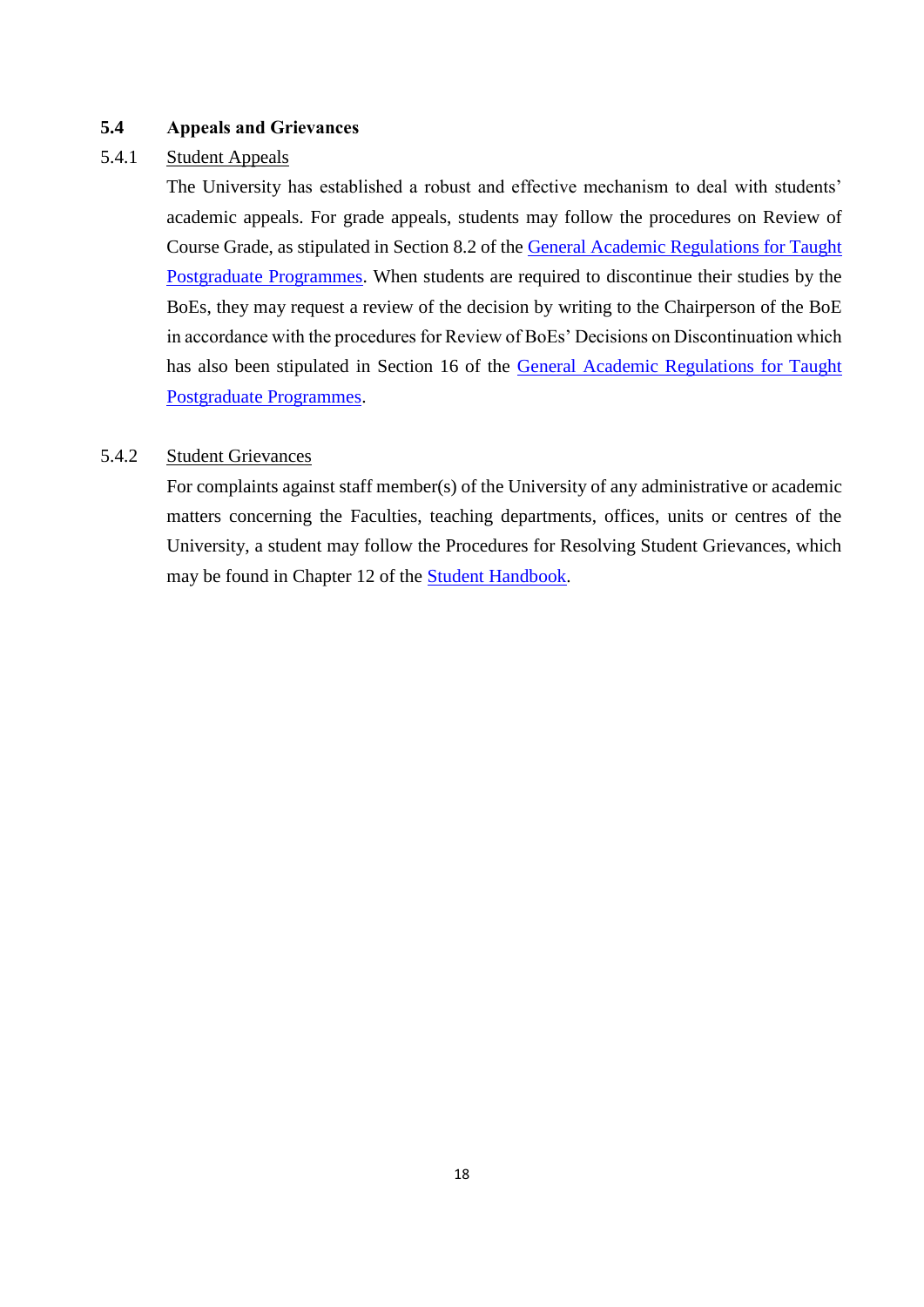#### **CHAPTER 6: STUDENT LEARNING SUPPORT**

#### <span id="page-22-0"></span>**6.1 Academic Advising System for PG Students**

- 6.1.1 Academic Advising (AA) plays an important role in the academic success and progression of students, and is a process in which students are provided with support for identifying their academic, career and life goals, devising plans to achieve these goals, and evaluating their own progress. Under the AA system, the Programme Director / Programme Leader / Area Coordinator would be the Academic Advisor of taught postgraduate students. For programmes / Areas of Focus in a programme with a large number of students, the respective Department may consider nominating one more representative to assist the Programme Leader / Area Coordinator in providing support to students.
- 6.1.2 Owing to the diversified nature of taught postgraduate programmes, Programme Directors / Programme Leaders of individual programmes have the flexibility to design their own advisory systems according to the special needs of their programmes. In such cases, the Programme Directors / Programme Leaders concerned may propose the adoption of an alternative scheme and submit their plans to the BGS (via the FB of their respective Faculty) for approval. For details on the AA system (e.g. the roles and responsibilities of Academic Advisors and students), please refer to the [Handbook on the](https://www.eduhk.hk/gradsch/images/student_support/Handbook_on_Academic_Advising_for_PG_Students.pdf)  [Academic Advising System for Postgraduate Students.](https://www.eduhk.hk/gradsch/images/student_support/Handbook_on_Academic_Advising_for_PG_Students.pdf)

#### <span id="page-22-1"></span>**6.2 Library Support**

- 6.2.1 The EdUHK Library comprises the Mong Man Wai Library at the EdUHK Tai Po Campus and the Tseung Kwan O Study Centre Learning Commons at Tseung Kwan O. The aim of the library is to support teaching, learning and research of the University through the provision of high-quality services and facilities, and a range of print and digital resources in education and complementary disciplines.
- 6.2.2 Staff and students can easily gain access to the resources available in the EdUHK library. The EdUHK library provides a wide range of information resources and services to support student learning. For details, please visit the website of [Library.](http://www.eduhk.hk/lib)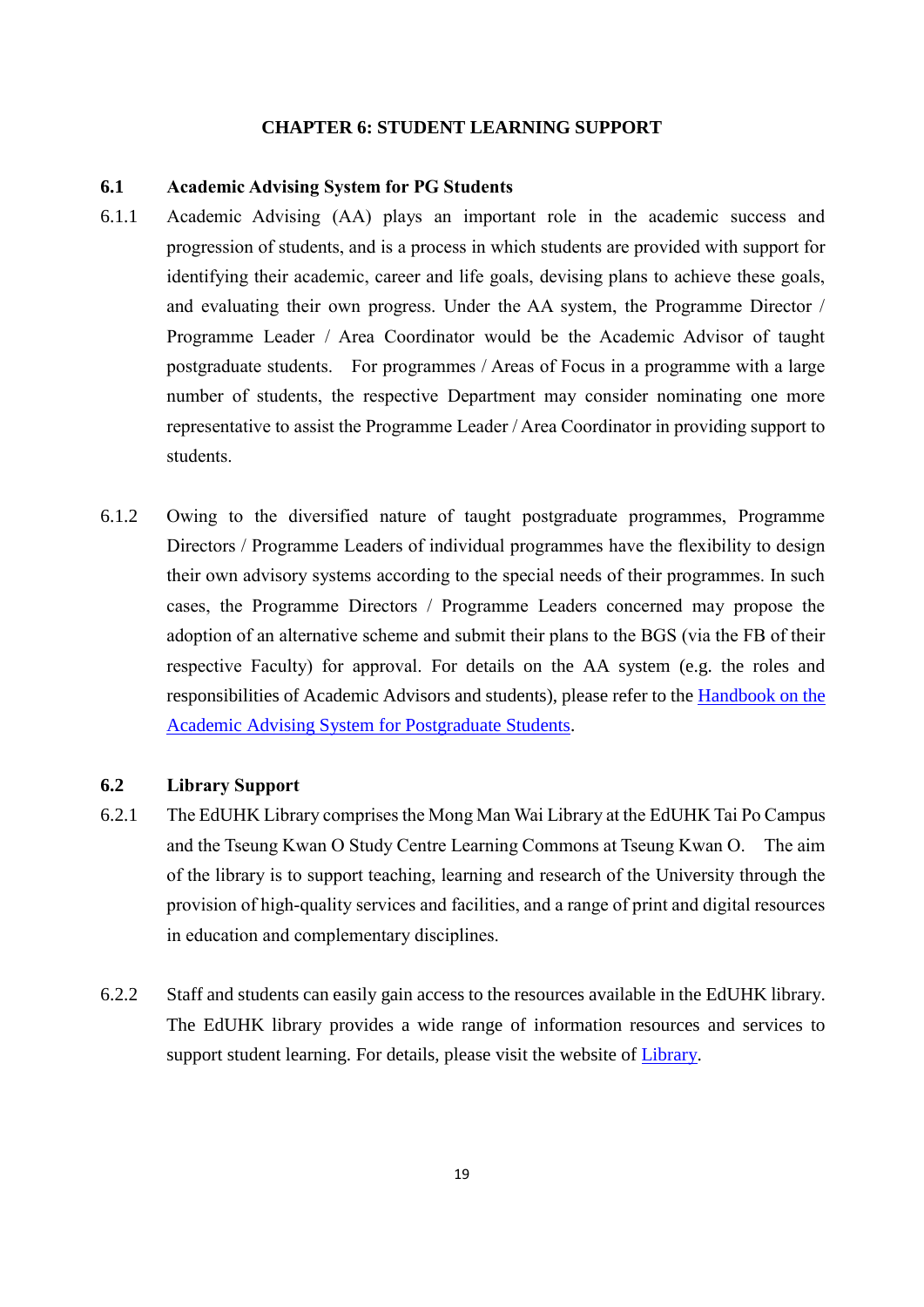#### <span id="page-23-0"></span>**6.3 Language Enhancement Activities**

6.3.1 The Centre for Language in Education (CLE) offers a range of support and services in Chinese (including Cantonese and Putonghua) and English to our students. Such support and services include not only formal classroom teaching, but also self-access learning facilitates and services as well as learning materials. For details, please visit the website of [CLE.](https://www.eduhk.hk/cle/en/)

#### <span id="page-23-1"></span>**6.4 IT Support and Infrastructure Structure**

- 6.4.1 The Centre for Learning, Teaching and Technology (LTTC) is one of the learning and teaching support units of EdUHK. LTTC aims to lead and support higher education learning, teaching and assessment innovations at the University to enhance student learning outcomes. For details, please visit the website of [LTTC.](http://www.eduhk.hk/lttc)
- 6.4.2 In addition, the Office of the Chief Information Officer (OCIO) provides Information and communication Technology (ICT) services and solutions to support and enhance learning and teaching. For details, please visit the website of [OCIO.](https://www.eduhk.hk/ocio/front)

#### <span id="page-23-2"></span>**6.5 Academic Honesty**

- 6.5.1 The University upholds the principles of honesty in all areas of academic work. The [Policy on Academic Honesty, Responsibility and Integrity with Specific Reference to the](https://www.eduhk.hk/re/modules/content/item.php?categoryid=9&itemid=116)  [Avoidance of Plagiarism by Students](https://www.eduhk.hk/re/modules/content/item.php?categoryid=9&itemid=116) state the University's core values and its commitment to academic integrity, give a clear definition of what constitutes plagiarism, outline student responsibilities and the support mechanism in relation the avoidance of plagiarism, and set out the strategies for the dissemination and implementation of the Policy.
- 6.5.2 The less severe or moderate cases of plagiarism and handled at departmental level in accordance with the [Procedures for Handling Suspected Cases of Plagiarism.](https://www.eduhk.hk/re/modules/content/item.php?categoryid=9&itemid=116) Where a case of plagiarism is considered to be severe, or where the alleged offence is a second offence of plagiarism, the case will be referred to the Student Disciplinary Committee (SDC), according to the procedures set out in the [Policy and Guidelines for Handling](https://www.eduhk.hk/reg/student_handbook/text_en4_4.html)  [Student Disciplinary Matters,](https://www.eduhk.hk/reg/student_handbook/text_en4_4.html) which are specifically written for handling misconduct or offences of a more serious nature within the jurisdiction of SDC.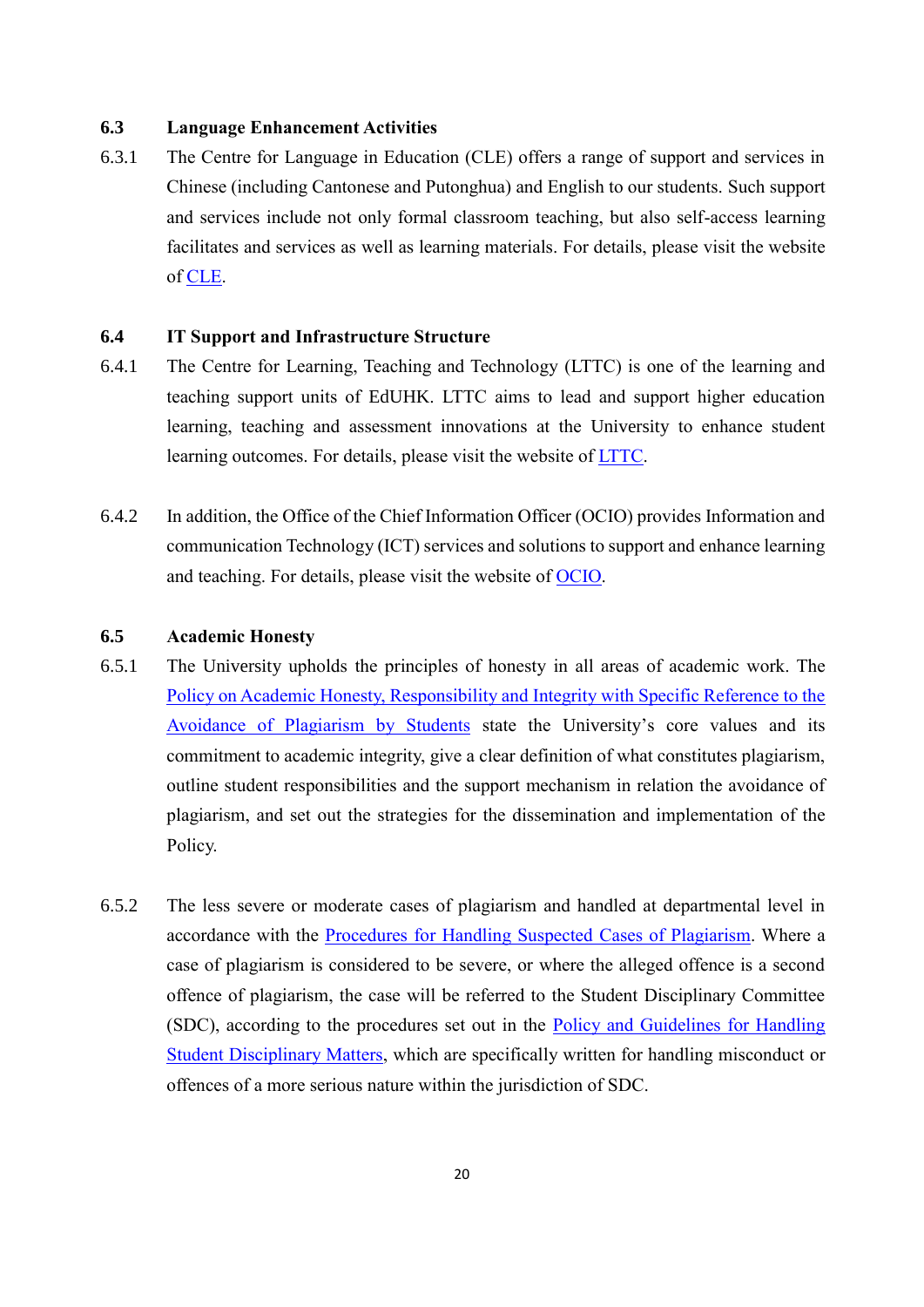- 6.5.3 New students will be provided with a copy of [Guidance Notes on Academic Honesty](https://www.eduhk.hk/acadprog/downloads/Academic_Honesty_EdUHK.pdf) and will be informed of the importance of academic honesty, in particular on how to avoid plagiarism through the programme orientation held before the beginning of a new academic year. In addition, students may make reference to the appropriate materials at the Library which provide detailed information on plagiarism and how to avoid it. The Library also organizes workshops teaching students how to avoid plagiarism and cite sources of information.
- 6.5.4 The Citation System provided in the [Student Handbook](http://www.eduhk.hk/reg/student_handbook/main.html) (Chapter 14 of Appendix 2.3) provides a general guide, which is largely based on the Publication Manual of the American Psychological Association, for making proper referencing in academic writing. Students may find the bibliographic management tool [RefWorks](http://www.lib.ied.edu.hk/research/refworks/) at the EdUHK Library website useful for generating citations and bibliographies.

#### <span id="page-24-0"></span>**6.6 Development of Research Skills and Awards for PG Students**

- 6.6.1 To develop the research skills of postgraduate students, various kinds of English enhancement support are provided by the University e.g. workshops, consultations, language advising, etc. Apart from academic writing support, statistical consulting services are also available to research students. For details, please visit the website of the [Graduate School.](https://www.eduhk.hk/gradsch/index.php/student-support.html)
- 6.6.2 To cultivate a research and outcome-oriented environment among postgraduate students, the Postgraduate Students Publication Awards Scheme has been launched to reward postgraduate students who produce quality research outputs in the form of journal articles. Students who have got a paper published in or accepted by journals as the first author would be awarded with grants and a certificate as recognition of their research contribution. For details, please visit the website of the [Graduate School.](https://www.eduhk.hk/gradsch/index.php/scholarship/awards.html)
- 6.6.3 Conference Award has also been set up to motivate students in the Master of Education (MEd) programme to present their work in conferences that are relevant to their research areas, and to produce quality research outputs. For details, please visit the website of the [Graduate School.](https://www.eduhk.hk/gradsch/index.php/scholarship/awards.html)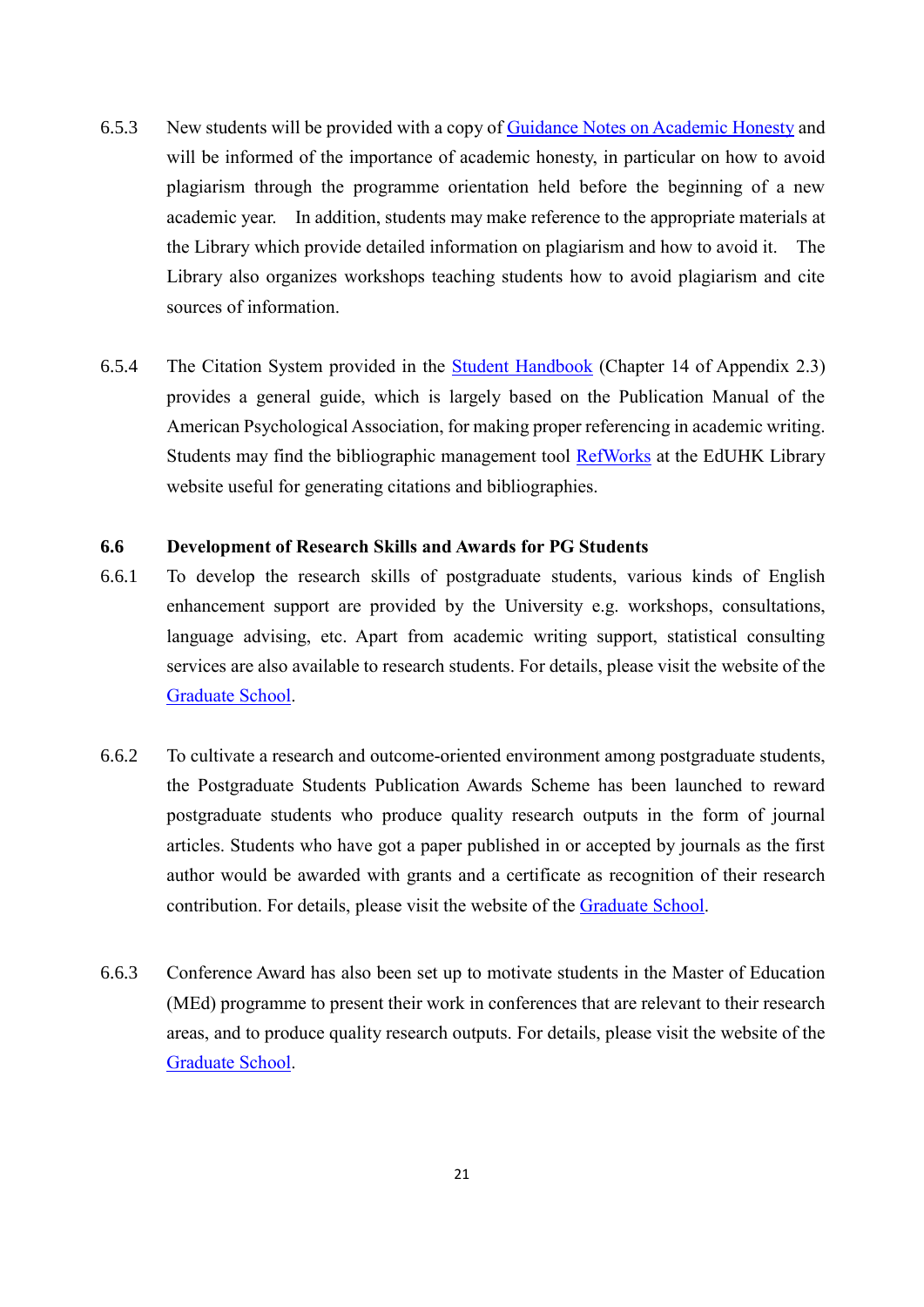6.6.4 To enrich the intellectual and research climate, all students from the EdD programme are affiliated to University- / Faculty-level research centres. This arrangement will give EdD students further opportunities for academic network in their academic and even personal lives. The environment of research centres will also inspire them in their own research. As such, the research centres are strongly encouraged to actively engage the RPg and EdD students in their centres's research activities.

*(Source: [BGS/18-19/A20 Proposed Arrangements for Students in Doctor of Education](https://www.eduhk.hk/academic_board_bgs/view.php?sso=y&m=2267&secid=52496)  [Programme to Affiliate to University-](https://www.eduhk.hk/academic_board_bgs/view.php?sso=y&m=2267&secid=52496) / Faculty-Level Research Centres)*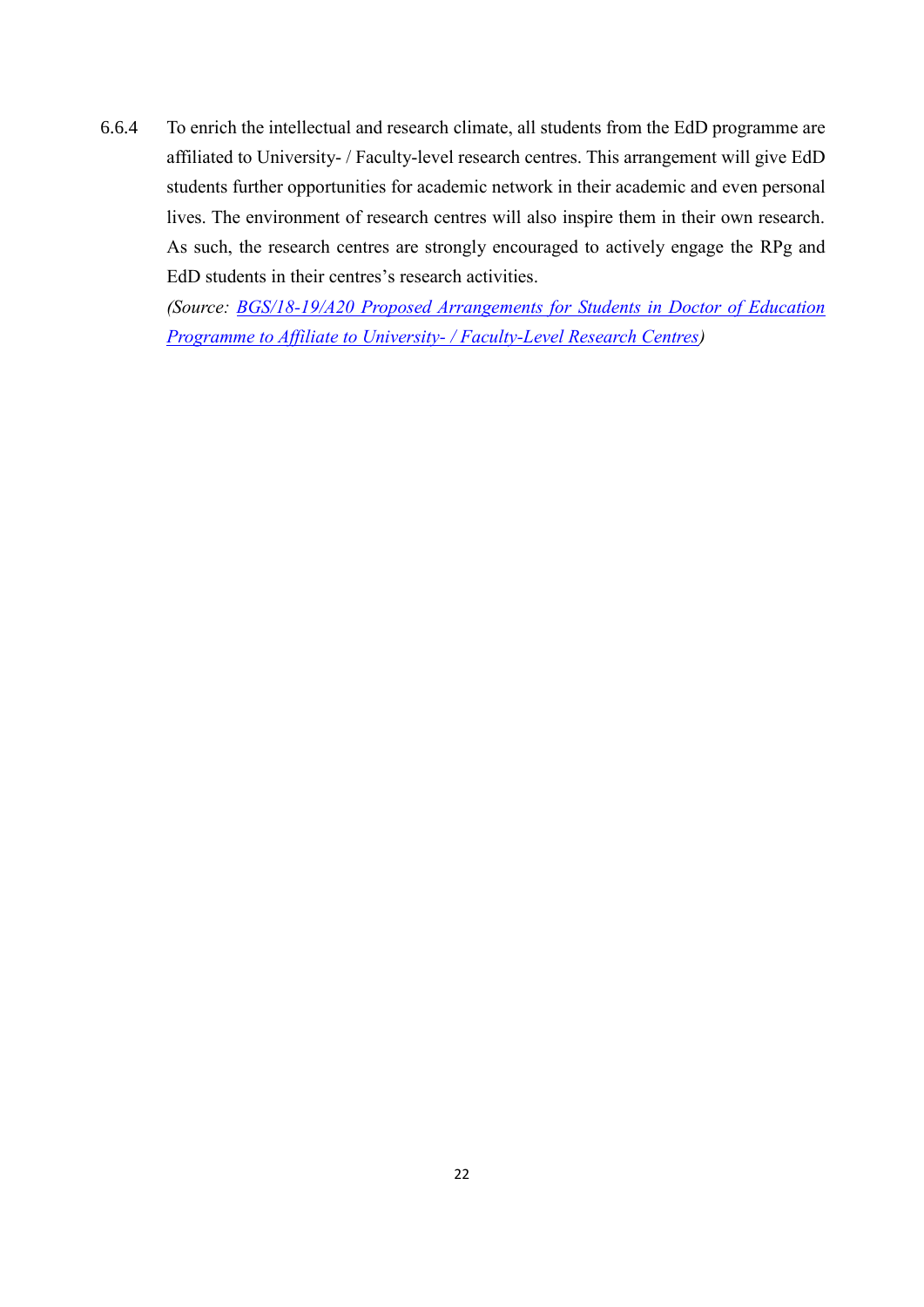#### **CHAPTER 7: PROGRAMME REVIEW AND REVISIONS**

#### <span id="page-26-0"></span>**7.1 Review of Existing Programmes**

7.1.1 The University is committed to QA and QE and thus adopts various mechanisms such that existing programmes are subject to a rigorous external review process.

#### 7.1.2 Periodic Programme Review

Periodic review of existing programmes forms an integral part of the University's QA processes. Regardless of the funding source, all existing programmes will be subject to a twostage process of periodic programme review which includes (a) an Initial Periodic Programme Review and (b) a Follow-up Periodic Programme Review. For details on the review arrangement such as the nomination and composition of the review panel, review process, documents to be submitted and approval flow, please refer to Chapter 4 (para. 34-52) of the [Staff Handbook on Programme QA.](https://www.eduhk.hk/re/modules/content/item.php?categoryid=43&itemid=119)

#### 7.1.3 External Examiner System

The External Examiner (EE) system is a key mechanism for ensuring academic standards and enhancing the quality of programmes. EEs appointed to review the University's programme are normally internationally recognized as an authority in a field relevant to the programme to be examined and be at the rank of Professor, Associate Professor or equivalent. They act as 'critical friends' who provide constructive comments to Programme Committees, and make recommendations on how programmes might be improved based on their field-specific expert knowledge as well as professional judgment. For details on the EE system, please refer to Appendix XXI of the [Staff Handbook on Programme QA.](https://www.eduhk.hk/re/modules/content/item.php?categoryid=43&itemid=119)

# **7.2 Annual Programme Review**

<span id="page-26-1"></span>All programmes of the University are subject to annual review by their PCs. The annual programme review helps ascertain the satisfactory operation of the programme on a yearly basis. During the process, Programme Directors / Programme Leaders analyze the data related to the operation and progress of the programmes systematically and make necessary revisions for continuous improvement of the programmes. The Associate Dean (Graduate School) / Associate Dean (Programmes), Programme Director / Programme Leader should take followup action where appropriate to effect changes to the programme arising from the annual programme review. For details on the programme review procedures such as the roles and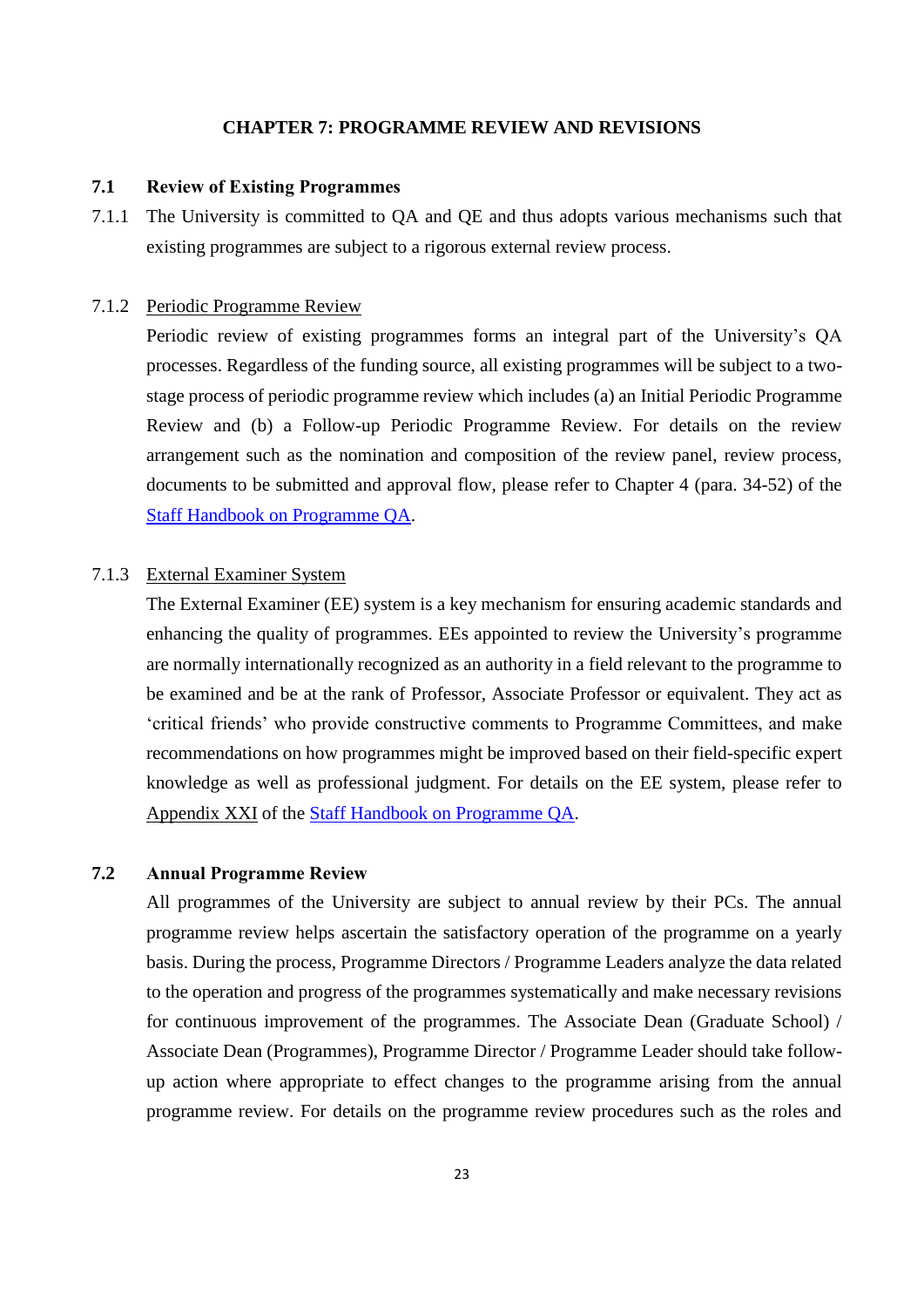responsibilities of different units, contents to be included and the suggested timeframe, please refer to Chapter 6 of the [Staff Handbook on Programme QA.](https://www.eduhk.hk/re/modules/content/item.php?categoryid=43&itemid=119)

# <span id="page-27-0"></span>**7.3 On-going Programme Revisions**

- 7.3.1 Programme development is an on-going process. The approval of a programme based on detailed documentation should not be taken to mean that the programme must be operated in precisely the way defined in those documents until it is next reviewed. Indeed, programme approval carries with it the responsibility to develop the programme over a period in response to the following:
	- (a) Programme and course evaluations;
	- (b) Recommendations from external review panels and bodies, such as the Hong Kong Council for Accreditation of Academic and Vocational Qualifications (HKCAAVQ), external review panels, etc.;
	- (c) Feedback from students;
	- (d) Views of and/or recommendations by EEs;
	- (e) Developments in the teacher education discipline (if appropriate); and
	- (f) Changes or forecast of change in community needs, etc.
- 7.3.2 To support on-going revisions of existing programmes with a view to ensuring continuous improvement, the University has built in a standardized procedure for programme and course revisions. Changes to programmes and courses are classified into major and minor changes; and respective approving authorities are identified. For details on the channels for making changes, classification of changes, approval flow and suggested timeframe, please refer to Chapter 7 of the [Staff Handbook on Programme QA.](https://www.eduhk.hk/re/modules/content/item.php?categoryid=43&itemid=119)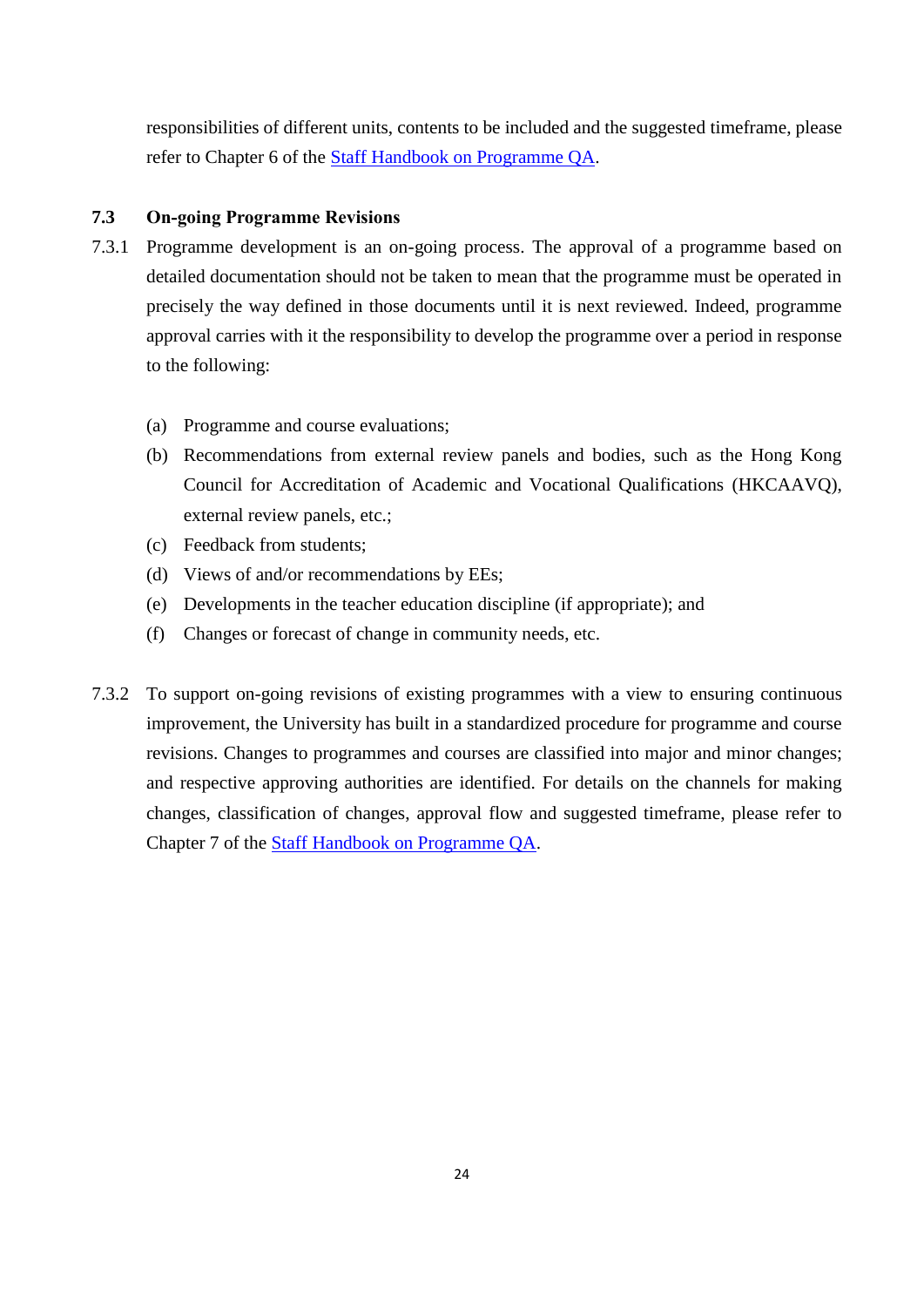#### **APPENDIX: LISTS OF USEFUL LINKS AND UNITS**

#### **A1. Academic / Programme Related Information**

<span id="page-28-0"></span>Handbook on Academic Advising for Postgraduate Students [https://www.eduhk.hk/gradsch/images/student\\_support/Handbook\\_on\\_Academic\\_Advising\\_f](https://www.eduhk.hk/gradsch/images/student_support/Handbook_on_Academic_Advising_for_PG_Students.pdf) [or\\_PG\\_Students.pdf](https://www.eduhk.hk/gradsch/images/student_support/Handbook_on_Academic_Advising_for_PG_Students.pdf)

Code of Practice for Taught Postgraduate Programmes [https://www.eduhk.hk/gradsch/resource/regulation/CoP\\_TPg.pdf](https://www.eduhk.hk/gradsch/resource/regulation/CoP_TPg.pdf)

General Academic Regulations for Taught Postgraduate Programmes: [https://www.eduhk.hk/gradsch/resource/regulation/GAR\\_taught.pdf](https://www.eduhk.hk/gradsch/resource/regulation/GAR_taught.pdf)

General Academic Regulations for Research Component of the Research Postgraduate and Professional Doctorate Programmes: [https://www.eduhk.hk/gradsch/resource/regulation/GAR\\_research\\_component.pdf](https://www.eduhk.hk/gradsch/resource/regulation/GAR_research_component.pdf)

Learning and Teaching Enhancement Handbook <https://lt.eduhk.hk/teaching/learning-and-teaching-handbook/>

List of Taught Postgraduate Programmes: [https://www.eduhk.hk/gradsch/pg\\_prospective/programme-information.html](https://www.eduhk.hk/gradsch/pg_prospective/programme-information.html)

Staff Handbook on Programme Quality Assurance <https://www.eduhk.hk/re/modules/content/item.php?categoryid=43&itemid=119>

**A2. List of Boards and Committees**

<span id="page-28-1"></span>Academic Board [https://www.eduhk.hk/academic\\_board/index.php](https://www.eduhk.hk/academic_board/index.php)

Academic Planning and Development Committee [https://www.eduhk.hk/academic\\_board\\_apdc/](https://www.eduhk.hk/academic_board_apdc/)

Board of Graduate Studies [https://www.eduhk.hk/academic\\_board\\_bgs/](https://www.eduhk.hk/academic_board_bgs/)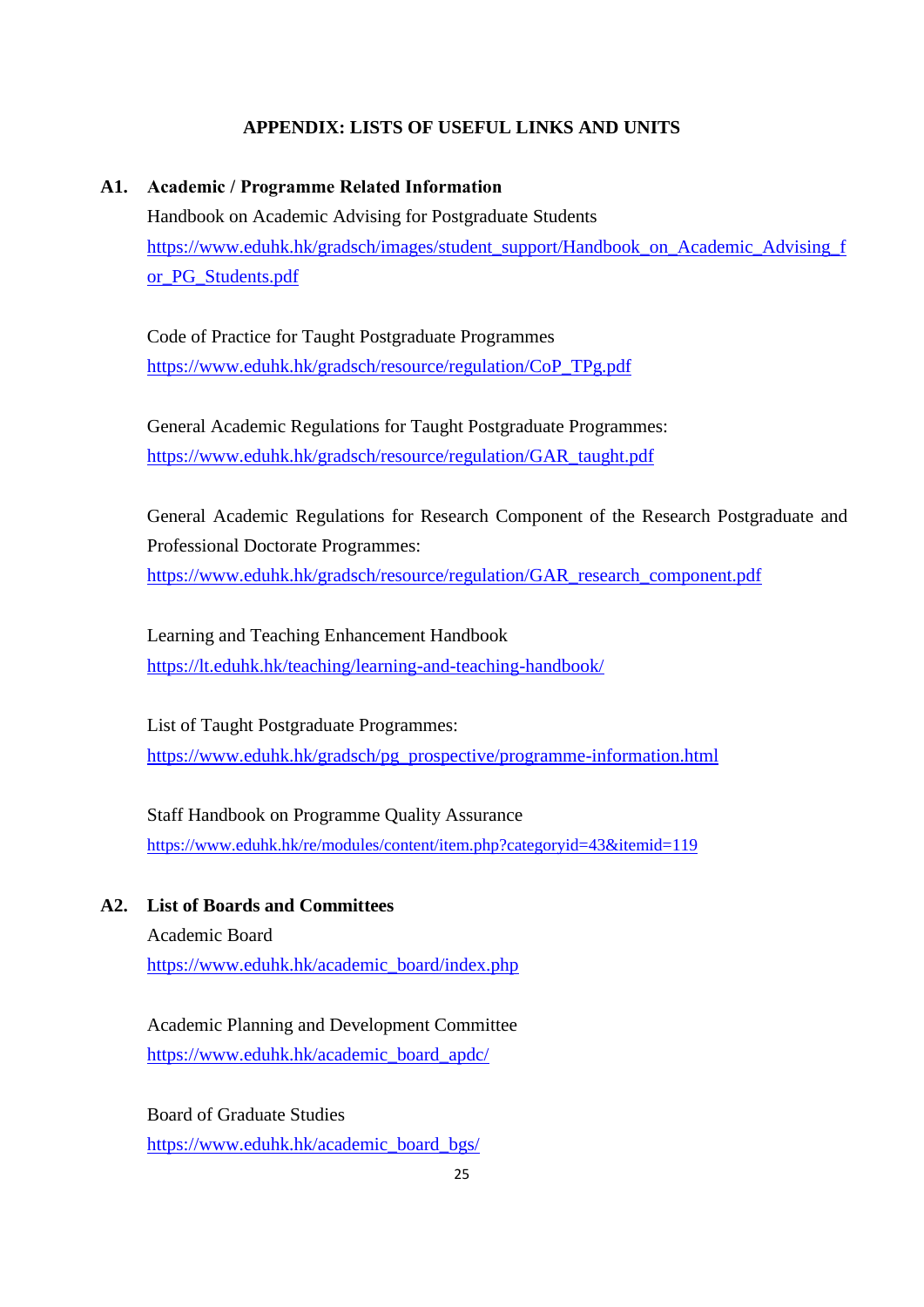Faculty Boards

- Faculty of Education and Human Development [https://www.eduhk.hk/fehd\\_staffcorner/view.php?secid=3233](https://www.eduhk.hk/fehd_staffcorner/view.php?secid=3233)
- Faculty of Humanities [https://www.eduhk.hk/academic\\_board\\_fbhm/index.php](https://www.eduhk.hk/academic_board_fbhm/index.php)
- Faculty of Liberal Arts and Social Sciences [http://www.eduhk.hk/academic\\_board\\_fblass/](http://www.eduhk.hk/academic_board_fblass/)

Learning and Teaching Quality Committee [https://www.eduhk.hk/academic\\_board\\_tlqc/](https://www.eduhk.hk/academic_board_tlqc/)

<span id="page-29-0"></span>

| Unit                        | <b>Contact information</b> | <b>Location</b> | Website                  |
|-----------------------------|----------------------------|-----------------|--------------------------|
| <b>Graduate School</b>      | Tel: 2948 6611             | B4-G/F-02       | www.eduhk.hk/gradsch     |
| (GS)                        | Email: gradsch@eduhk.hk    |                 |                          |
|                             |                            |                 |                          |
| <b>Faculty of Education</b> | Tel: 2948 8576             | $D1-G/F-02$     | www.eduhk.hk/fehd        |
| and Human                   | E-mail: fehd@eduhk.hk      |                 |                          |
| Development                 |                            |                 |                          |
| (FEHD)                      |                            |                 |                          |
|                             |                            |                 |                          |
| Faculty of                  | Tel: 2948 7237             | $B4-1/F-51$     | www.eduhk.hk/fhm         |
| Humanities (FHM)            | E-mail: fhm@eduhk.hk       |                 |                          |
|                             |                            |                 |                          |
| Faculty of Liberal          | Tel: 2948 7151/8036        | $B2-G/F-04$     | www.eduhk.hk/flass       |
| Arts and Social             | Email: flass@eduhk.hk      |                 |                          |
| Sciences (FLASS)            |                            |                 |                          |
|                             |                            |                 |                          |
| Assessments,                | Tel: 2948 6710             | $A-G/F-11$      | https://www.eduhk.hk/re/ |
| Records and Systems         | Email: exam@eduhk.hk       |                 |                          |
| Section, Registry           |                            |                 |                          |
| (REG)                       |                            |                 |                          |
| Admissions and              | Tel: 2948 6886             | $A-G/F-11$      | www.eduhk.hk/acadprog    |
| Registrations               | Email: admission@eduhk.hk  |                 |                          |
| Section, Registry           |                            |                 |                          |
| (REG)                       |                            |                 |                          |
|                             |                            |                 |                          |
| <b>Student Affairs</b>      | Tel: 2948 6720/ 6721       | $A-1/F$         | www.eduhk.hk/sao         |
| Office (SAO)                | Email: saoemail@eduhk.hk   |                 |                          |
|                             |                            |                 |                          |
|                             |                            |                 |                          |

# **A3. List of Academic and Supporting Units**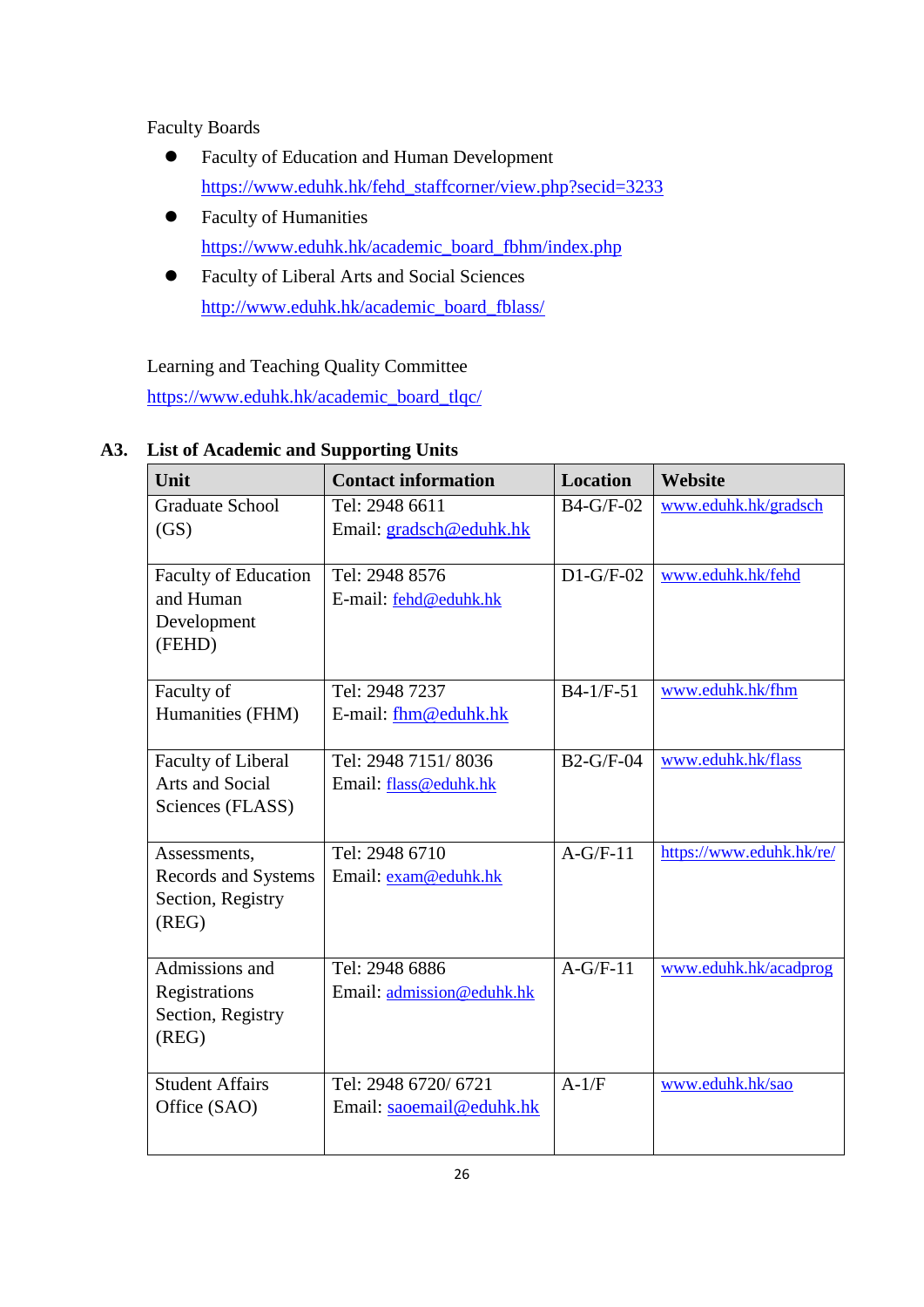| Unit                         | <b>Contact information</b>     | <b>Location</b>  | Website                 |
|------------------------------|--------------------------------|------------------|-------------------------|
| Centre for Language          | Chinese or Putonghua           | $B2-G/F-03$      | www.eduhk.hk/cle        |
| in Education (CLE)           | <b>Enhancement Programmes:</b> |                  |                         |
|                              | Tel: 2948 7896                 | <b>ASLLC:</b>    | <b>Arthur Samy</b>      |
|                              | Email: cle@eduhk.hk            | <b>B3-G/F-05</b> | Language Learning       |
|                              |                                |                  | Centre (ASLLC):         |
|                              | <b>English Enhancement</b>     |                  | https://www.eduhk.hk/cl |
|                              | Programme:                     |                  | e/en/asllc/welcome      |
|                              | Tel: 2948 7029 / 8044          |                  |                         |
|                              | Email: cle@eduhk.hk            |                  |                         |
|                              | <b>Arthur Samy Language</b>    |                  |                         |
|                              | Learning Centre (ASLLC):       |                  |                         |
|                              | Tel: 2948 7402 / 7403          |                  |                         |
|                              | Email: asllc@eduhk.hk          |                  |                         |
| Centre for Learning,         | Tel: 2948 7047                 | $E-1/F-01$       | www.eduhk.hk/lttc       |
| Teaching and                 | Email: lttc@eduhk.hk           |                  |                         |
| Technology (LTTC)            |                                |                  |                         |
| Library (LIB)                | For general enquiries,         | $C-G/F$          | www.eduhk.hk/lib        |
|                              | reference services, research   |                  |                         |
|                              | support, library classes:      |                  |                         |
|                              | Tel: 2948 6653                 |                  |                         |
|                              | Email: libinfo@eduhk.hk        |                  |                         |
|                              | For borrowing and return,      |                  |                         |
|                              | room booking, lost and         |                  |                         |
|                              | found, library membership:     |                  |                         |
|                              | Tel: 2948 6658                 |                  |                         |
|                              | Email: libcir@eduhk.hk         |                  |                         |
| Office of the Chief          | Tel: 2948 6601                 | $C-LP-20$        | www.eduhk.hk/ocio       |
| <b>Information Officer</b>   | Email:                         |                  |                         |
| (OCIO)                       | helpdesk@ocio.eduhk.hk         |                  |                         |
| <b>Financial Accounting</b>  | Tel: 2948 7440/ 6109           | $A-3/F-09$       | www.eduhk.hk/fo         |
| and Treasury,                | Email: fo@eduhk.hk             |                  |                         |
| Finance Office (FO)          |                                |                  |                         |
| Research and                 | Tel: 2948 8058                 | $D4-1/F-21$      | www.eduhk.hk/rdo/index  |
| Development Office           | Email: rdo@eduhk.hk            |                  | .html                   |
| (RDO)                        |                                |                  |                         |
| Estates Office (EO)          | Tel: 2948 6714                 | $A-2/F-01$       | www.eduhk.hk/eo/        |
|                              | Email:                         |                  |                         |
|                              | webmaster@eduhk.hk             |                  |                         |
| <b>Global Affairs Office</b> | Tel: 2948 7654                 | $A-G/F-09$       | https://www.eduhk.hk/   |
| (GAO)                        | Email: gao@eduhk.hk            |                  | gao/en/index.php        |